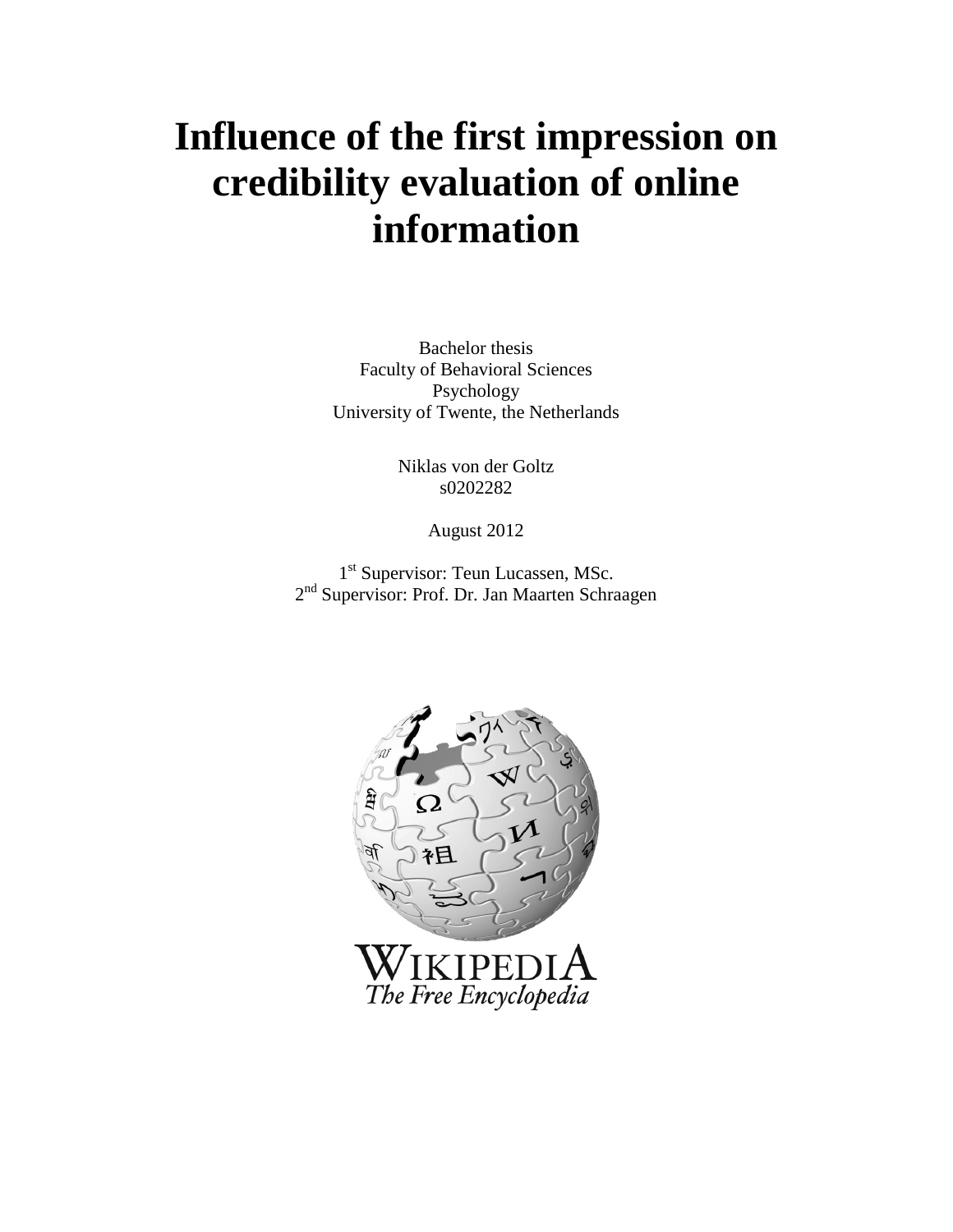# **Table of contents**

| 1 <sub>1</sub> |                                                                      |  |
|----------------|----------------------------------------------------------------------|--|
|                |                                                                      |  |
|                |                                                                      |  |
|                |                                                                      |  |
|                |                                                                      |  |
| 2.             |                                                                      |  |
|                |                                                                      |  |
|                |                                                                      |  |
|                |                                                                      |  |
|                |                                                                      |  |
|                |                                                                      |  |
|                |                                                                      |  |
|                |                                                                      |  |
| 3.             |                                                                      |  |
|                |                                                                      |  |
|                |                                                                      |  |
|                | 3.3. Hypothesis about the first impression and the use of features22 |  |
|                |                                                                      |  |
|                |                                                                      |  |
|                |                                                                      |  |
|                |                                                                      |  |
|                |                                                                      |  |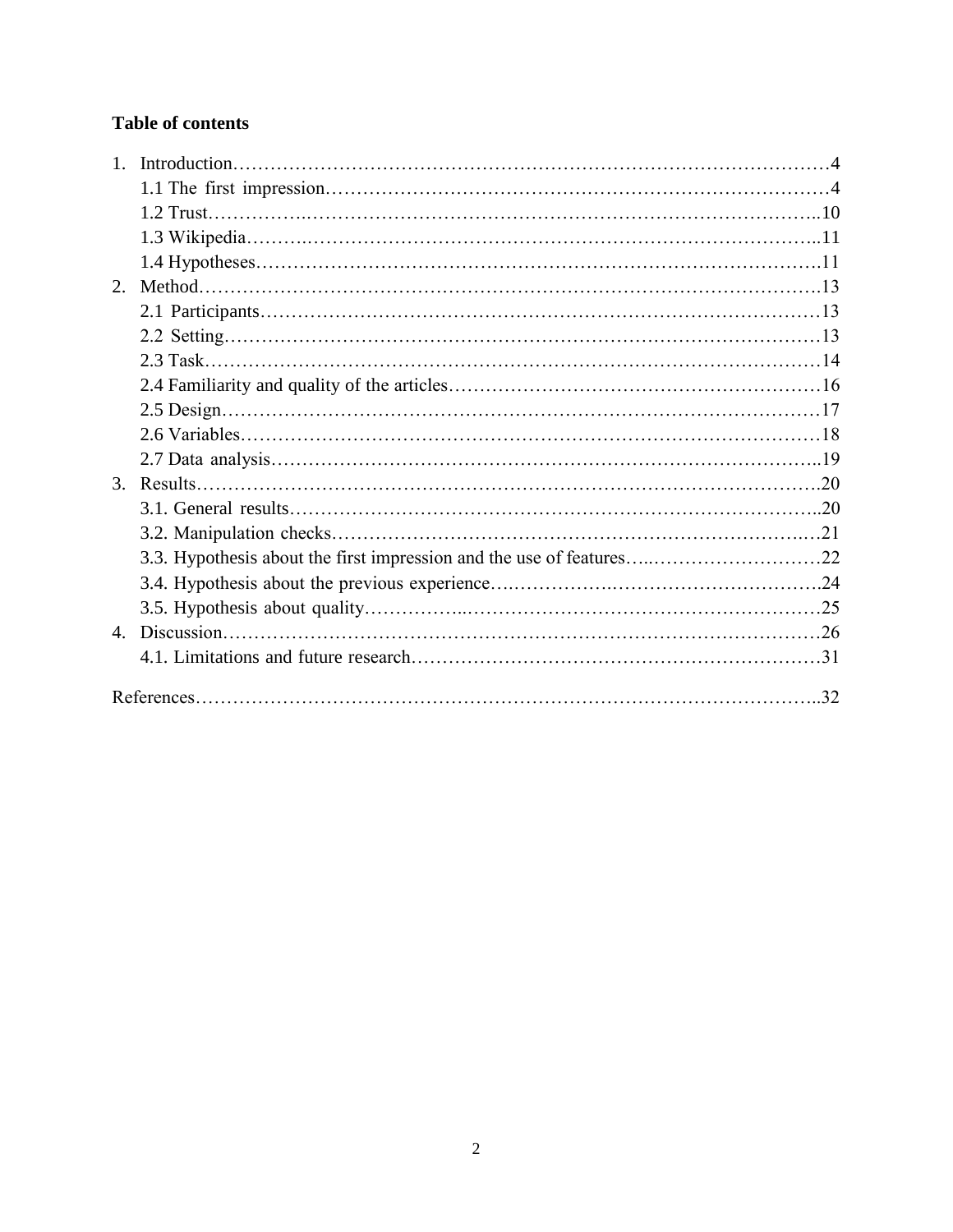#### **Abstract**

With the success story of the internet during recent years and more and more people gaining information from a wide diversity and variety of websites (an estimated 644 million in 2012 according to Netcraft), credibility evaluation of online information has become an area of interest. On the other hand, within the field of cognitive psychology, a lot of research was done on intuition and "the power of the first impression" to get to know which aspects play a role in decision making and judgment of information. This study combines these two fields of knowledge and examines the influence of the first impression on credibility evaluation of online information. Furthermore, the 3S-model of credibility evaluation developed by Lucassen and Schraagen (2011) was integrated in the study, as it explains how people form their judgments on the credibility of information.

The main research tool in this study was Wikipedia, because of its importance and its status as one of the most important online information sources on the World Wide Web. Therefore, participants evaluated Wikipedia articles of different quality and familiarity in two time conditions; one short time condition lasting five seconds, and one long time condition lasting 5 minutes.

In this study, it was found out that when forming a first impression about an online article, more surface features than semantic features are applied for peoples' trust. However, in this study, the previous experience with Wikipedia as a source of online information had no influence on the trust in the articles of the study. Furthermore, quality manipulation revealed that peoples' trust is higher in the long time condition than in the short time condition for high-quality articles, but not for low-quality articles. No effect of time and familiarity on trust was found. However, an effect of quality on trust was found.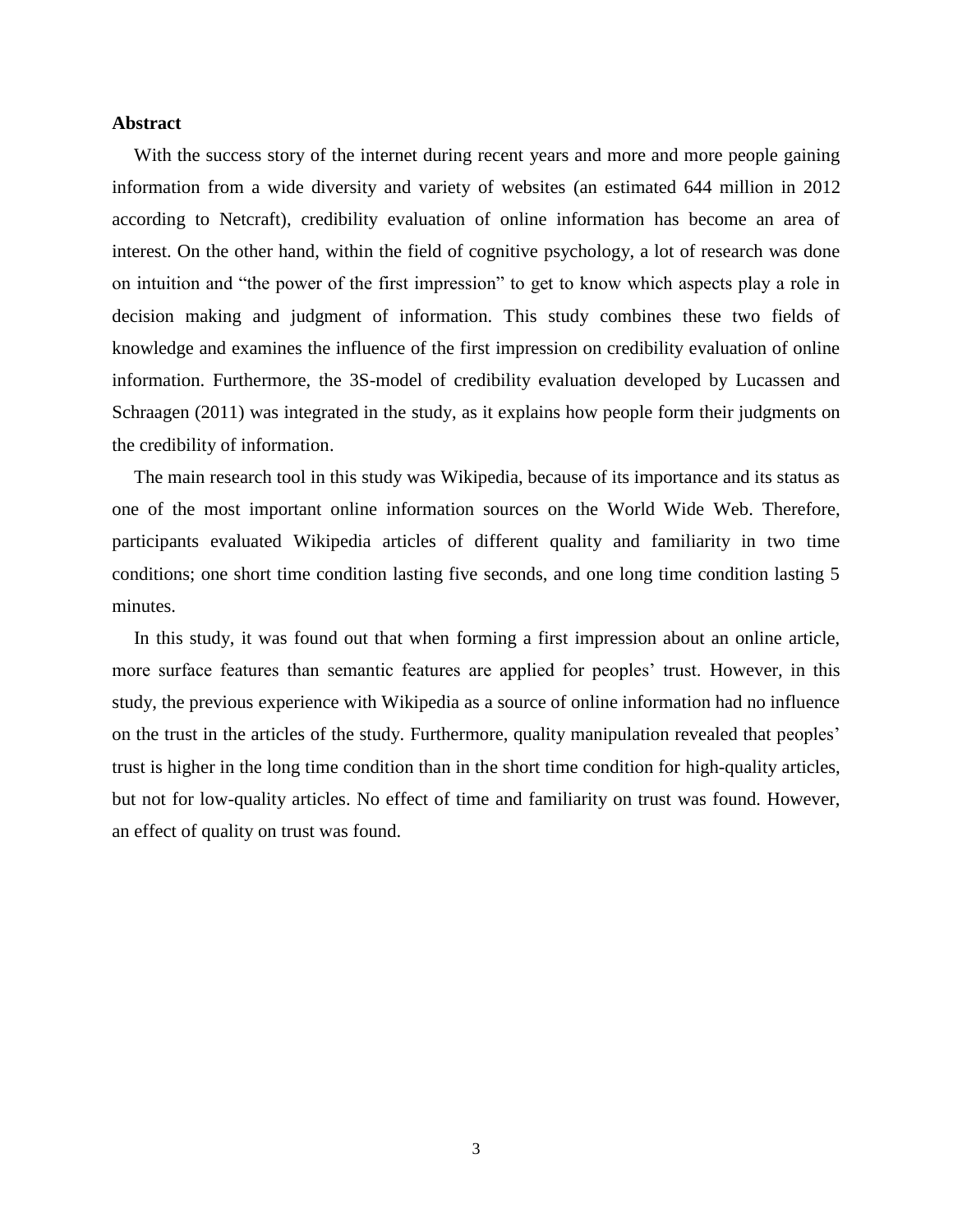#### **1. Introduction**

During the last couple of years, a lot of research has been done on trust in online information and on the features people find important for their trust judgment (Kelton, Fleischmann, & Wallace, 2008; Risto, 2010; Lucassen & Schraagen, 2011). Among many others, the role of semantic features (Lucassen, Muilwijk, Noordzij, & Schraagen, in press), which are features based on the content of the text, and surface features (Lucassen et al., in press; Fogg, Soohoo, Danielson, Marable, Stanford, & Tauber, 2003; Robins, Holmes, & Stansbury, 2010; Lucassen, & Schraagen, 2010), which are features including references, pictures, length, or appearance, was examined. Moreover, research was done about the influence of one's previous experiences with an online source (Lucassen et al., in press; Hilligoss & Rieh, 2008) and about situational factors, such as time pressure (Wathen & Burkell, 2002; Metzger, 2007), on trust judgment.

However, the main focus of this study is the concept "first impression" and a determination is made how strong its influence might be. The question is posed on which features people base their credibility evaluation of an online article when they form a first impression. Furthermore, it is clarified whether the previous experience with a source of online information influences peoples' credibility evaluation and whether there is a difference in precisely this credibility evaluation when the quality of the articles is manipulated. Consequently, we measure the factor "trust" through a procedure called credibility evaluation. In the following, the factor "first impression" and the previous research on the topic is summed up. After that, the factor "trust" and the online information source Wikipedia are described in greater detail; as in this study, Wikipedia was the research tool to answer our hypotheses.

## *1.1 The first impression*

The central concept in this thesis is the "first impression". We are interested in which role the first impression of users plays in whether they find an article from a certain website, in our case Wikipedia, trustworthy. We examined on which features people base their decision while evaluating the article on credibility; and whether either surface features, such as an appealing layout, or semantic features, such as academic accuracy or neutrality, matter for their trust in the article. We further tested whether the previous experience of people has an influence on their trust. Finally, we examined whether the quality of the article plays a role in this context.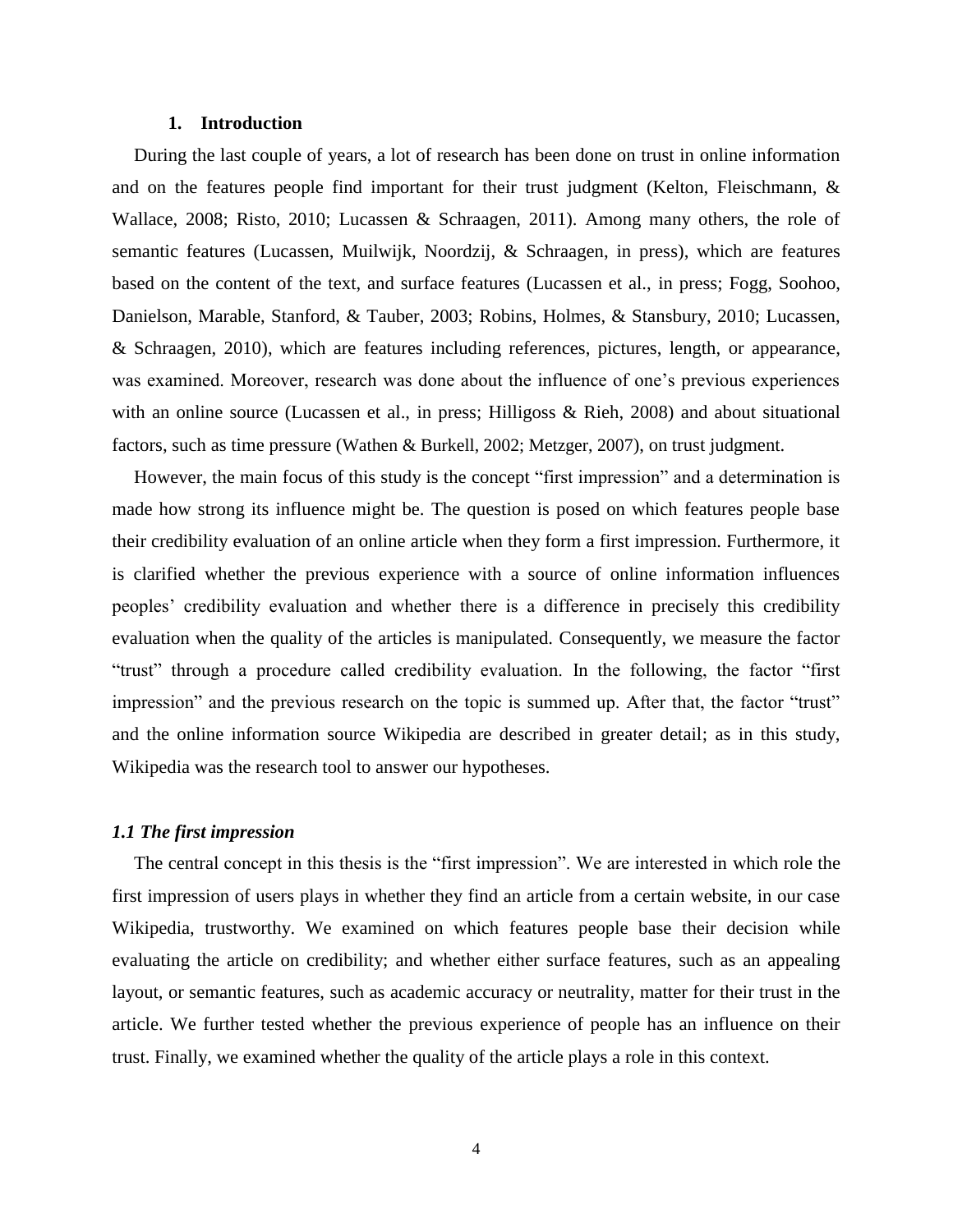In order to approach the concept of the "first impression", we discuss findings from the literature to explain the influence of the first impression on decision making; thus in our case, to evaluate credibility. According to the "dual-processing theory", two systems are working simultaneously when someone is making a decision: the first is 'system one', which is also called the heuristic system, being an automatic and implicit process. 'System two', which is also called the analytic system, on the other hand, refers to the rational and critical thinking side (Evans  $\&$ Curtis-Holmes, 2005). On the one hand, the heuristic system has to do with emotions, suggesting that a decision in a certain situation is in part depending on the emotions that someone felt during that situation. On the other hand, the analytic system has to do with cognition and includes reasoning, weighting of choices and considering the outcomes (Evans & Curtis-Holmes, 2005). According to the dual-processing theory, there is a competition of both processes of reasoning about which of them to use in the first place (Evans & Curtis-Holmes, 2005).

Other scientists agree with the idea that there are two types of cognitive processes, which play a role in judgment and decision making. Kahneman (2003) described 'system 1' (= intuition) and system '2' (= reasoning): whereas operations influenced by system 1 are effortless, fast, automatic and influenced by emotions and habits, operations influenced by system 2 are effortful and therefore slower, as well as well-thought-out.

Moreover, trust in online information could be influenced by whether a user tries to rationally and logically evaluate information on the website to check if it is trustworthy, providing that he or she hast the time to do so; or whether he or she relies on surface features like the length of the article or images, and previous experience with the source. In their "elaboration likelihood model of persuasion (ELM)", Caccioppo, Kao, Petty, and Rodriguez (1986) made an effort to explain how people form attitudes and eventually change them later. The authors distinguish between two routes to persuasion: when using the 'central route', one thinks logically and intensively about an idea, dedicating a great deal of thought. On the other hand, when using the 'peripheral route', and mostly when being relatively unmotivated or under time pressure, one sticks to preexisting opinions or surface qualities (Caccioppo et al., 1986). However, one can use surface features when taking the central route and doing a well-thought-out credibility evaluation as well, as for example through paying attention to the quality of the references (Lucassen & Schraagen, 2011).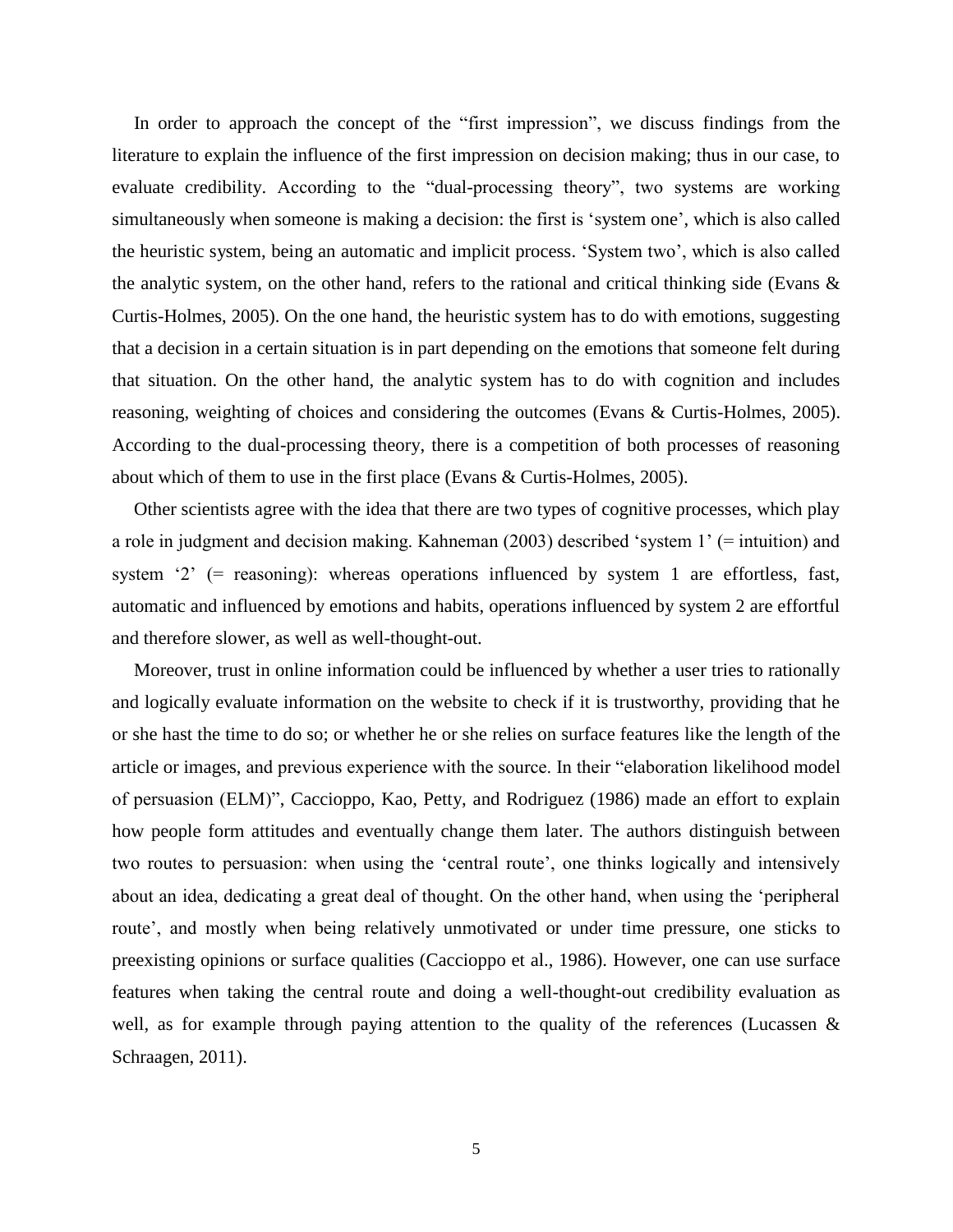When applying the research named above [the "dual-processing theory", the idea of "system" 1 and system 2", and the "elaboration likelihood model of persuasion (ELM)"] to our study; similarities can be found with the concept of the "first impression". When people form a first impression while evaluating online information on credibility, they first automatically use their heuristic system (or 'system 1' and 'peripheral route' respectively) to gain an overview of how credible the information might be. Whether they use their analytic system (or 'system 2' and 'central route' respectively) afterwards or stick to their first impression depends on factors such as their motivation and willingness to evaluate credibility (Scholz-Crane, 1998; Metzger, 2007; Lim, 2009), whether they are under time pressure (Plessner & Czenna, 2010), their information skills (Lucassen et al., in press), language (Eysenbach and Kohler, 2002); or situational factors (Corritore, Kracher, & Wiedenbeck, 2003; Wathen and Burkell, 2002).

Intuition is a process of thinking, which is defined as "what we know without knowing how we learned it", and can "serve as a basis for judgments and decisions" (Betsch, 2010, p.4). Even if reflective processes are generally superior compared with more intuitive ones when it comes to judgment and decision making, there is evidence for the benefits of intuitive decisions as well (Plessner & Czenna, 2010). According to McMackin and Slovic (2000), whereas cognitive efforts such as reflection and analysis tend to be more valid and effective in analytic tasks; intuition has an advantage in tasks where one has to deliver a quick judgment, as it turned out that, in these tasks, "thinking about reasons for decision degraded the quality of judgment" (p.529). When people are under time pressure, they rely on intuitive decisions as well (Plessner & Czenna, 2010).

According to Smith and Kosslyn (2009), recognition is "process of matching organized sensory input to stored representations in memory" (p.70) and is of importance when people rate online information. In his "recognition-primed decision (RPD) model of rapid decision making", Klein (1993) investigated the influence of time pressure on decision making, a factor that is suitable to this study. The model describes how people make quick and effective decisions when they are confronted with complicated and demanding situations. According to the model, when making a decision, people scan a possible course of action, ask themselves whether its outcomes would make sense, take the circumstances of the situation into account and then select the first course of action that fits their evaluation. According to this model, there is a difference between experts and novices: experienced people are capable of making quicker decisions as their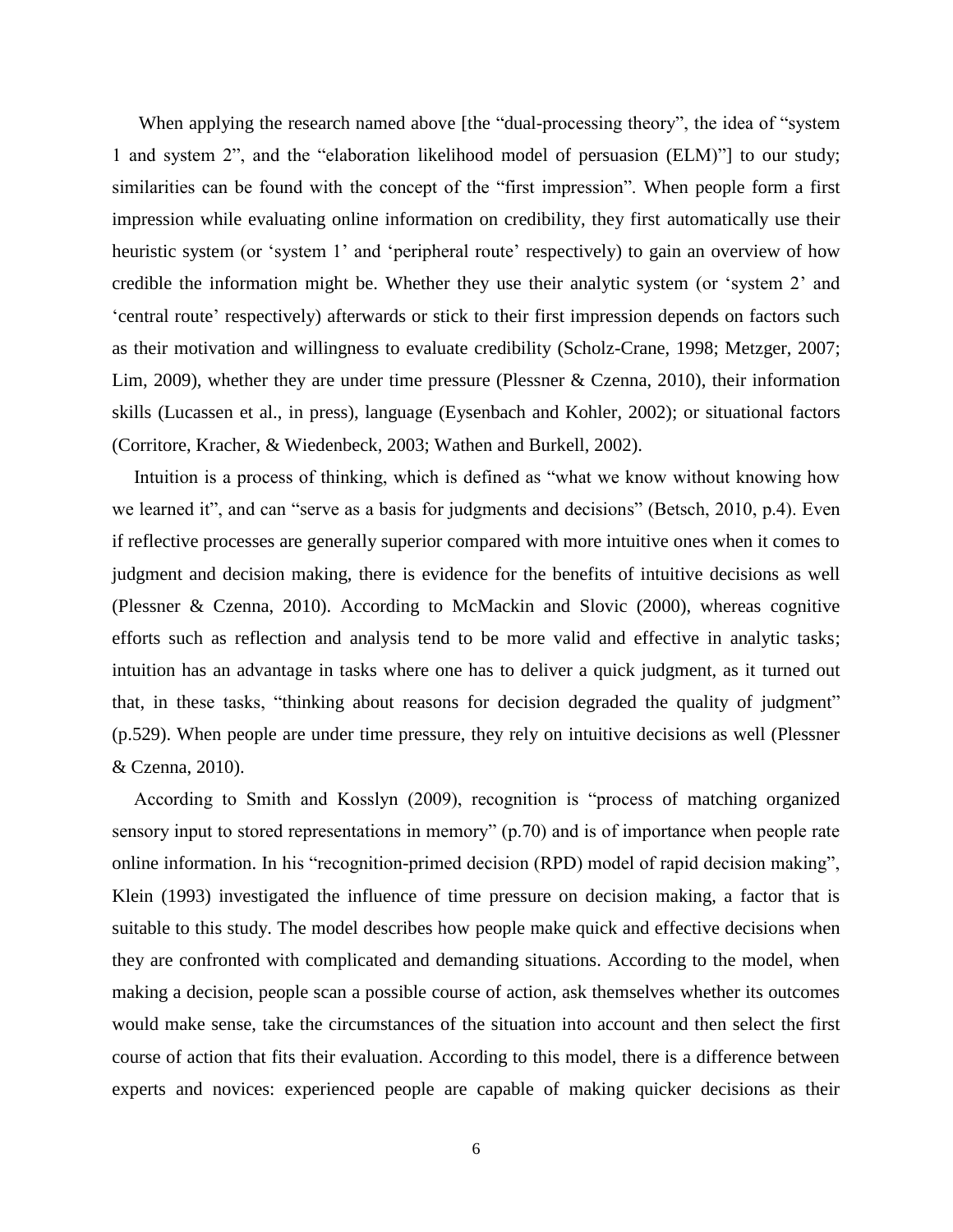recognition is much faster and they already experienced similar situations or problems in the past. Inexperienced people, on the other hand, take the first course of action that comes along or rely on 'trial and error' (Klein, 1993).

The factor "time" comes into account as well when doing research on the influence of the first impression on trust judgment. In a study by Chase and Simon (1973), participants were divided into three groups in terms of their chess skills (experts, amateurs and novices) and then had to look at different chess positions for five seconds. After that, they had to reproduce the chess positions. Here again, a difference between experts and novices was found. It turned out that the experts performed better on reproducing the chess positions than the amateurs and the novices. The authors concluded that the advantage of the experts has its origin in their familiarity with chess positions and that this fact allows them to encode and retrieve the positions more efficiently, in larger integrated 'chunks' of information (Chase & Simon, 1973). Even if this experiment was about the effect of expertise on memory and not about trust judgment in online information, the general principle is the same: people are capable of encoding, storing, and retrieving a lot of information when they can connect the information to knowledge stored in their long-term memory. Kahneman and Klein (2009) call this the "intuition of experts". Lucassen and Schraagen (2011) investigated the role of expertise as well when they conducted a study comparing people being experts and novices in automotive engineering. In this study, it became obvious that trust of domain experts was largely influenced by accuracy, whereas trust of novices generally stayed unvaried.

The theories discussed above differentiated between people that base their judgments and decisions on a reasoned evaluation and people basing their judgments and decisions on a more implicit and intuitive evaluation, as well as on previous experiences. This difference may also be applied to the topic of interest in the current study, namely credibility evaluation. The same distinction can be found in the 3S-model developed by Lucassen and Schraagen (2011) to comprehend how people form their judgments on the credibility of information. The model consists of three strategies to evaluate credibility and is applied to rate online information.

According to Lucassen et al. (in press), the three strategies are as follows: the first strategy is to make allowance for semantic features of the information, for example for its academic accuracy, freedom from errors, or its neutrality. To be able to use this strategy adequately, a certain level of domain expertise is demanded, as one has to check and review the information.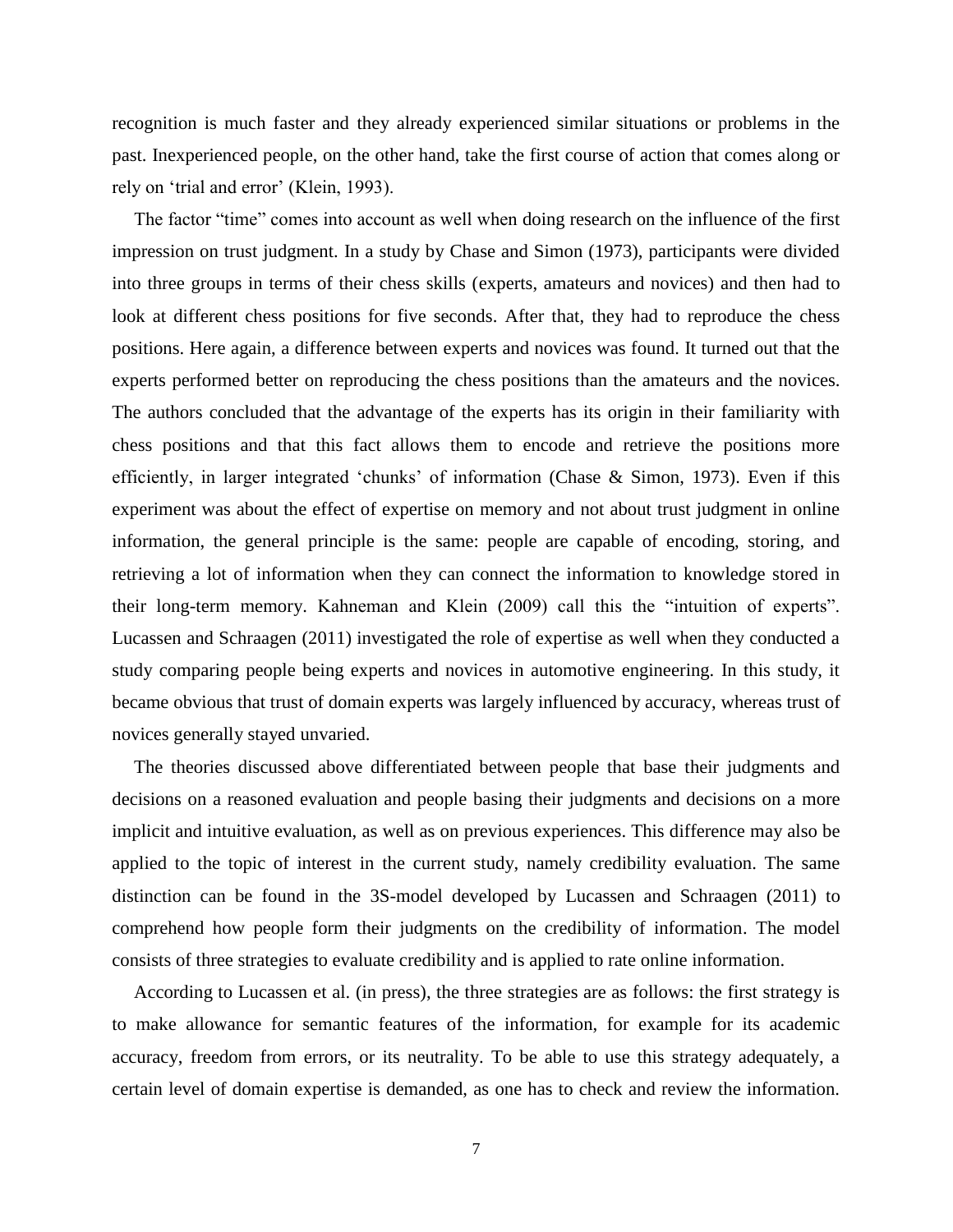Consequently, in this strategy, the defining factor of credibility is factual accuracy (Lucassen et al., in press).

The second strategy of the 3S-model is to consider surface features of the information. Surface features answer the question of how the information is presented and examples are photos, graphics, pictures, layout, the length of the article, or the number of references. Previous studies have shown that some of the most essential indicators for credibility come under the heading of surface (Fogg, et al., 2003; Robins, et al., 2010; Lucassen & Schraagen, 2010). To take surface features into account, the user needs generic information skills, meaning that he or she knows how certain features contribute to the concept of credibility (Lucassen et al., in press).

The third strategy of the 3S-model takes the preconceived opinion and previous experiences with a particular source into account. This strategy is passive and not the actual information is evaluated, but only the source of (online) information (Lucassen et al., in press). In practice, this could mean, for example, that if someone finds Wikipedia in general highly reliable, he or she trusts the information from a Wikipedia article, because "it's Wikipedia after all".



FIGURE 1. The proposed 3S-model of information trust as introduced by Lucassen and Schraagen (2011).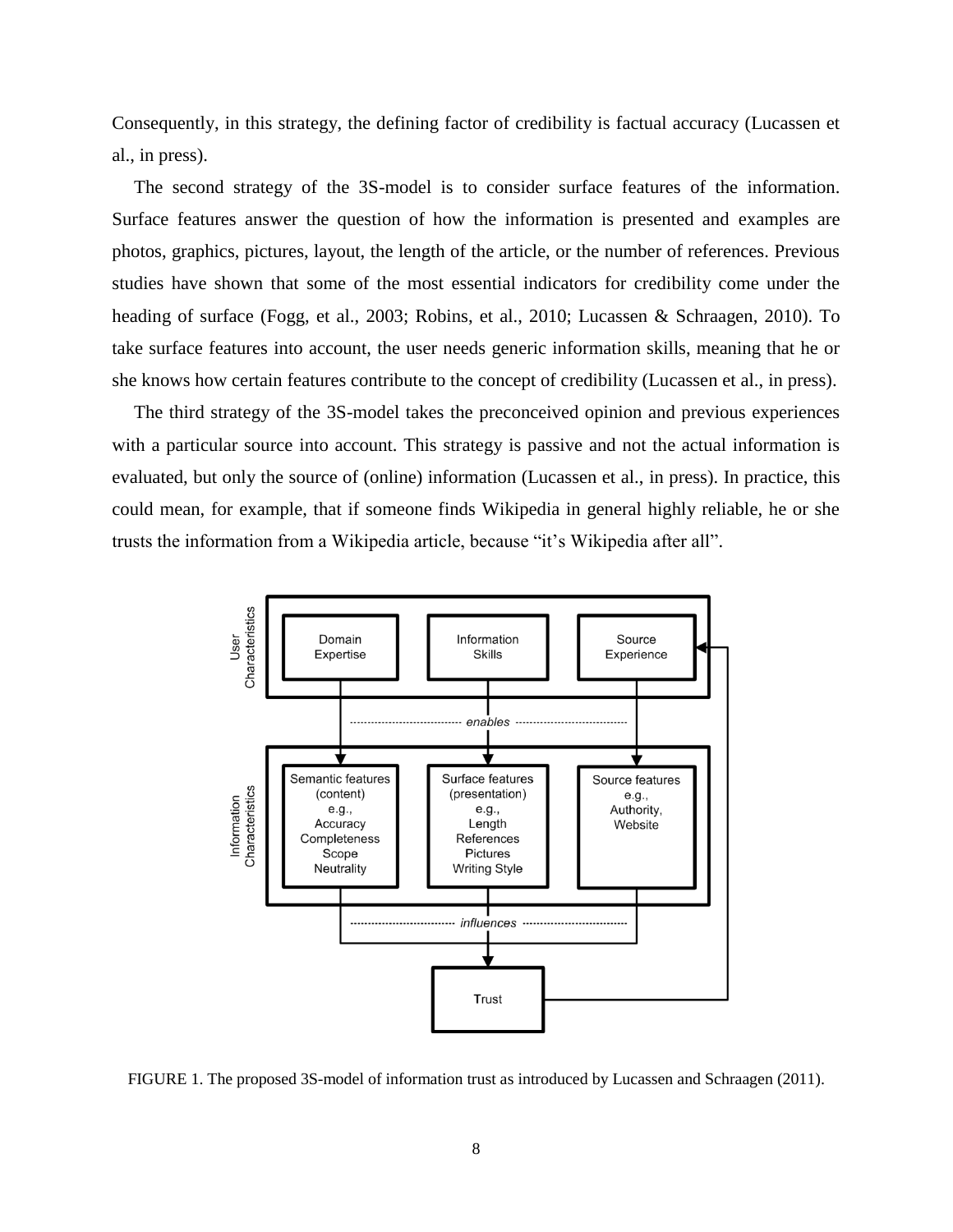Consequently, the 3S-model underlines the other aspects that are of importance for this study, besides the influence of the first impression: semantic features, surface features, and the previous experience. In the following, we looked into the question in which case people tend to use semantic features, in which one surface features and which role their previous experience with a source of online information played.

In addition to that, there is more research on trust judgment of online information: for example, Eysenbach and Kohler (2002) state that the credibility evaluation is based on four elements: 1) whether the source is an "official" and well-received one, 2) whether the layout of the website is appealing and easy to use, 3) whether the author of the article supported his assertions with references from the academic literature, and finally, 4) whether the user was capable of understanding the language. According to Hilligoss and Rieh (2008), when people evaluate online information, they make three distinctive kinds of judgments: predictive judgments, evaluative judgments, and verification. During this process, they rely heavily on their accumulated knowledge and previous experiences (Hilligoss & Rieh, 2008). Summing up one can say that when they trusted Wikipedia before, they likely will have trust in any Wikipedia article appearing on the screen.

In this study, we used time manipulation to investigate whether an internet user's trust is changing if he or she has more time available. Consequently, the time variable had two levels: one, in which respondents had to look at a Wikipedia article for five seconds, the short time condition; and one, in which respondents had to look at a Wikipedia article for a period of five minutes, the long time condition. Respondents in the first setting presumably only had the time to gain a first impression and to check a small number of surface features; such as photos, graphics, pictures, layout, the length of the article, or the number of references. The respondents in the second setting; however, presumably had sufficient time to gain a substantial overview of the content of the article, to check some of the facts and to pay heed to things such as academic accuracy, spelling style, freedom from errors, or a highbrow diction. The study further examines which features (surface or semantic) people base their trust ratings on and whether their previous experiences with the online information source Wikipedia or the quality of the articles define their trust.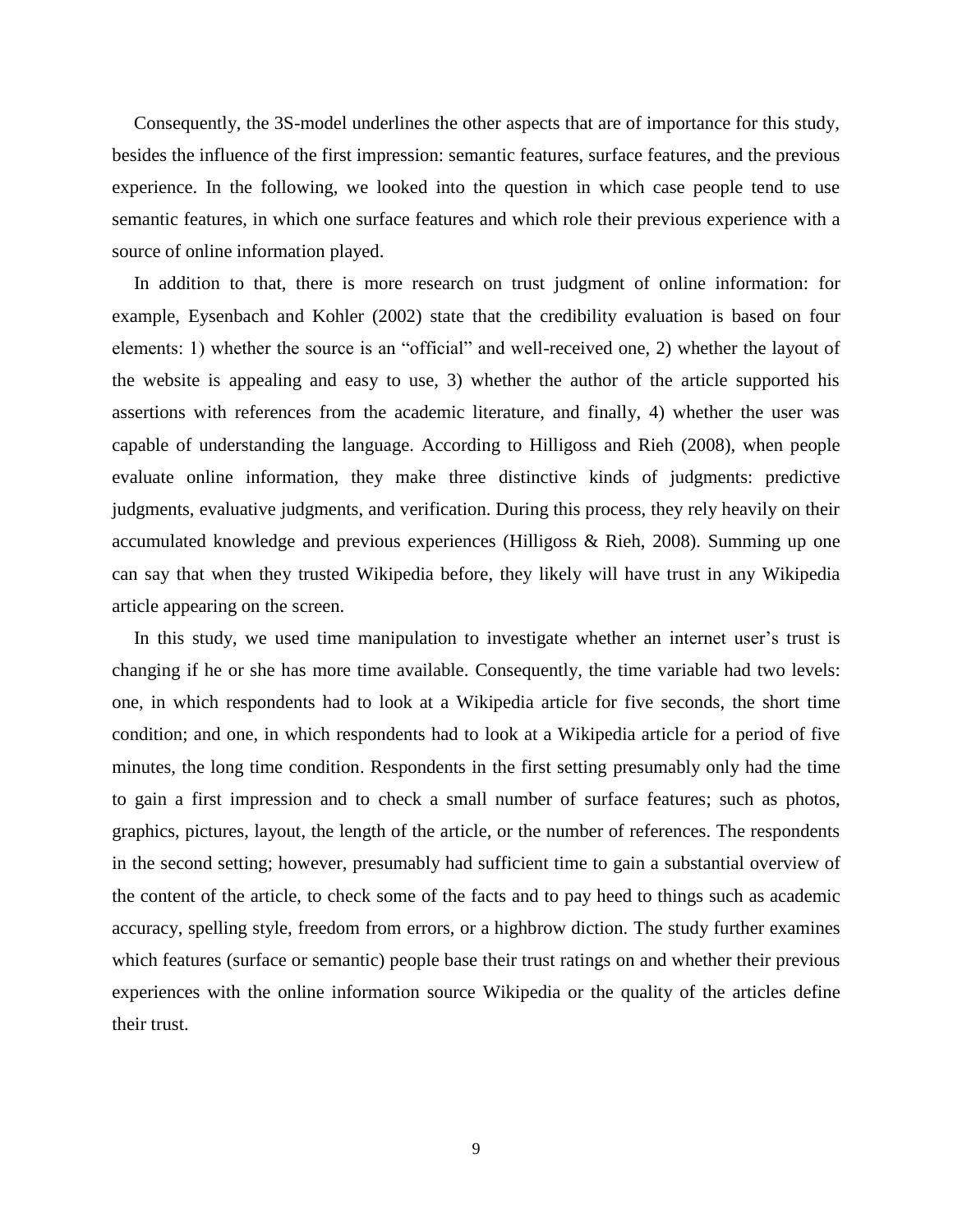### *1.2 Trust*

The question whether users trust digital and online information became more and more important during the last couple of years due to the expansion of the internet in our daily lives (Kelton et al., 2008; Naegele, 2008). Consequently, a definition of the complex construct "trust" had to be found, and this definition had to fit the online setting of the research as well. According to Rotter (1967), "trust" is an "[…] expectancy held by individuals or groups that the word, promise, verbal, or written statement of another can be relied on." (p. 651). For our example of the online encyclopedia Wikipedia, this definition fits perfectly, because, as people check the website for information, they have a certain level of trust (or mistrust) in the (in this case) written statement.

The appropriate kind of trust when it comes to online information, is interpersonal trust, thus the social connection between the trustor, the person who *trusts* (i.e, the user), and the trustee, the person or item who *is trusted* (i.e, Wikipedia) [Kelton et al., 2008]. The characteristics that define whether a trustee is to be trusted or not, are the trustee's perceived competence, goodwill, or future actions, among others (Kelton et al., 2008). While there were some objections on whether trust in a computer, or online information respectively, should be put on a level with trust in people from "real life", research showed that people are actually capable of trusting online information and that they even "relate socially to computer technology" (Kelton et al., 2008, p. 365). Even more so, according to Kini and Choobineh (1998), trust is the crucial aspect of whether people use a certain technology, in our case Wikipedia, again or whether they abandon it.

Besides trust, the term "credibility" is often used alternately in the literature, even if it is slightly different (Lucassen & Schraagen, 2011). Whereas credibility is a synonym for believability when it comes to a source or a message, trust means dependability (Fogg & Tseng, 1999). Consequently, sources of online information have a high credibility when users have the impression that the overall quality of their presented information is high. According to Hovland and Weiss (1952), the judgment of credibility depends on trustworthiness, whether someone is well-intentioned, and expertise, whether he or she is knowledgeable in a certain topic. Trust, on the other hand, is more active and involves the question whether someone is disposed to effectively depend on the credibility of information (Lucassen & Schraagen, 2011). However, this includes taking a certain risk that the information could be wrong, inaccurate, or incomplete.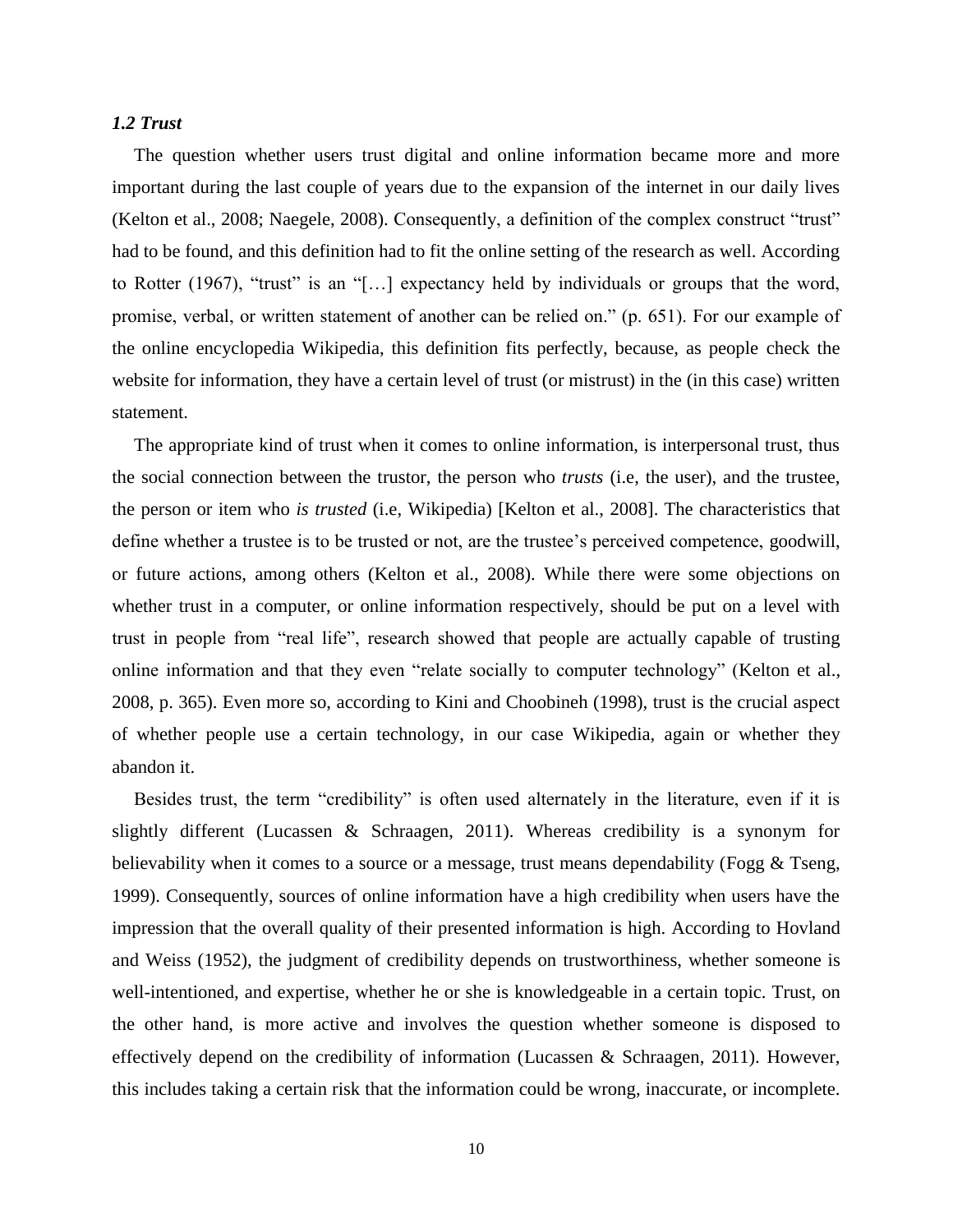Simply put: if a user finds the online information credible, his or her trust increases. In this study, we consequently measured trust through the process of credibility evaluation.

#### *1.3 Wikipedia*

Nowadays, more and more people are relying on Wikipedia as a tool for getting information about various topics. This fact increases the already huge importance of the website within the academic community and contemporary society as a whole (Tancer, 2007). Founded in 2001 by Jimmy Wales, an Internet entrepreneur, and Larry Sanger, a philosopher, Wikipedia has since then grown extensively to become the largest and most popular general reference work on the Internet (Miliard, 2008; Alexa, 2012). Moreover, it is the sixth most popular website worldwide, with an estimated 365 million readers and over 3.9 million articles on the English version alone (Woodson, 2007; Wikipedia, 2012).

It is no wonder that many students use Wikipedia to find background information and to acquire knowledge in a fast and comfortable manner (Lim, 2009; Jaschikk, 2007; Naegele, 2008; Wannemacher, 2009), but even experts and academic researchers are partly depending on the website (Fuchs, 2009). Features that make Wikipedia this attractive are its bandwidth of covered topics, the ease of use, and the fact that it is free, multilingual and accessible to everyone with an internet connection (Lim, 2009; Jaschikk, 2007). Consequently, the basic idea of Wikipedia is that every user is invited to join the community and to form and edit the knowledge database.

Therefore, and also because of the fact that there are no "official" or international formalities or rules for posting information online, the information can be inaccurate, completely wrong or misinterpreted by the user (Metzger, 2007; Völkel, Krötzsch, Vrandecic, Haler, & Studer, 2006; Walraven, 2008). However, the general information quality of Wikipedia is overall very high and the error rate is comparable with other encyclopedias, even if there is a certain "risk of lowquality information" (Lucassen & Schraagen, 2011, p. 1232). Furthermore, the website is assuredly not free from errors (Giles, 2005).

#### *1.4 Hypotheses*

Because of the fact that the goal of this study is to demonstrate the influence of the first impression on the credibility evaluation of online information, the concept "first impression" and related findings from the literature being of value for forming adequate hypotheses are described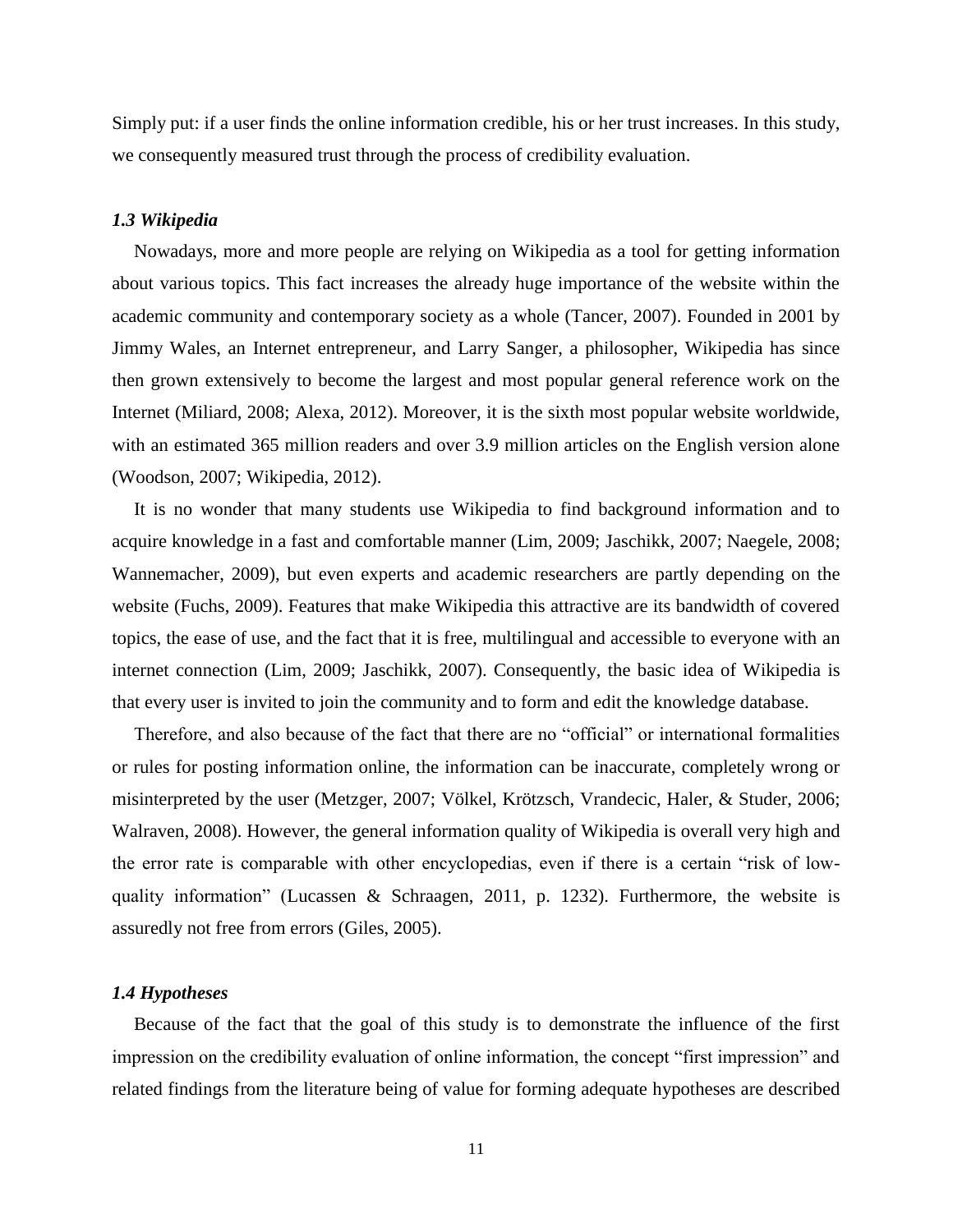in greater detail. According to Kahneman (2003), Plessner and Czenna (2010), McMackin and Slovic (2000), as well as Kahneman and Klein (2009), the concept of "intuition" is related to the first impression and its power on evaluation. Kahnemann (2003), for example, describes intuition as an important cognitive process for judgment and decision making and defined that decisions made with intuition as fast, automatic, influenced by emotions and habits, and effortless – all of which also applies to decisions relying on the first impression. Furthermore, the concept of "the first impression" is related to recognition (Smith & Kosslyn, 2009), a concept that is of relevance in our study when people rely on information stored in their memory for credibility evaluation.

To form our first hypothesis and to fit the "online information"-context of this study, we relate this research from the literature to the 3S-model, developed by Lucassen and Schraagen (2011), to get to know how people come to their credibility evaluation of online information. The authors underlined the importance of semantic features and surface features in this process. The fact that numerous studies either have shown that surface features are applied more for peoples' credibility evaluation than semantic features (Risto, 2010; Lucassen et al., in press) or underlined the general importance of surface features (Fogg et al., 2003; Robins et al., 2010; Lucassen & Schraagen, 2010) leads to the following first hypothesis:

# **Hypothesis 1:** When forming a first impression about an online article, more surface features than semantic features are applied for peoples' trust.

In their 3S-model, Lucassen and Schraagen (2011) further address the importance of the previous experience with a source of online information for credibility evaluation. This fact, along with the work of Hilligoss and Rieh (2008), who found out that when people evaluate online information, they rely heavily on their previous experiences and accumulated knowledge with the source; and the work of Eysenbach and Kohler (2002), stating that credibility evaluation is partly based on whether the source is a well-received one, we formulate the following second hypothesis:

**Hypothesis 2:** The more positive peoples' previous experience with a source of online information, the higher is their trust.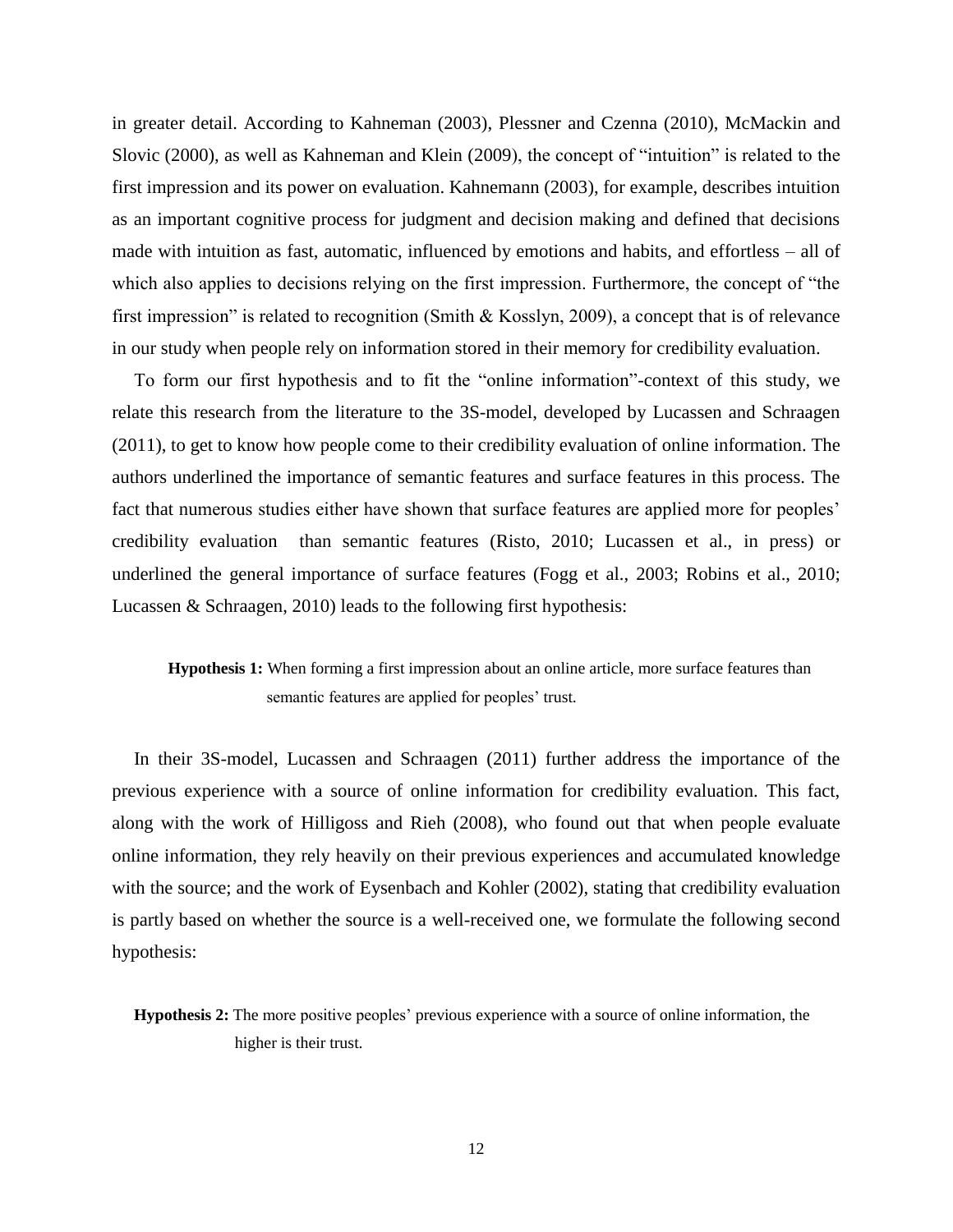According to Lucassen et al. (in press), the quality of online articles has a significant effect on trust, in the sense that people trust high-quality articles more than low-quality articles. Consequently, one can assume that people somehow recognize whether the information that they are confronted with is of high or low quality, at least to some extent. According with this finding and the time manipulation of this study, we wanted to investigate whether the factor time plays a role in this as well, or simply put: whether people score higher on trust if they have more time available for credibility information. People tend to rely on their intuition when they have little time for credibility evaluation of articles and, in contrast, tend to use their analytic system when they have sufficient time for credibility evaluation (Kahneman, 2003; Caccioppo et al., 1986; McMackin & Slovic, 2000; Plessner & Czenna, 2010). In line with this argumentation, we formulate the third hypothesis:

**Hypothesis 3:** Peoples' trust is higher in the long time condition than in the short time condition for high-quality articles, but not for low-quality articles.

#### **2. Method**

#### *2.1 Participants*

A total of 40 university students participated in the experiment. All of them were behavioral science students with the majority being either Psychology students or Communication Sciences students. The students enrolled online to take part in the study and received course credits in return. Other students were invited verbally or via e-mail. Of the 40 participants, 16 were male (40 %) and 24 were female (60 %) with the average age being 22.4 years (SD = 1.89). Moreover, 22 of them were Dutch (55 %) and 18 were German (45 %). The participants were familiar with reading articles in English, because of the fact that their courses of study were for a great part given in English.

#### *2.2 Setting*

Before the beginning of the actual experiment, the participants were asked to sign an informed consent. The participants received detailed instructions for the task verbally and in writing and had the possibility to ask questions. The Wikipedia articles were then displayed on a Computer screen.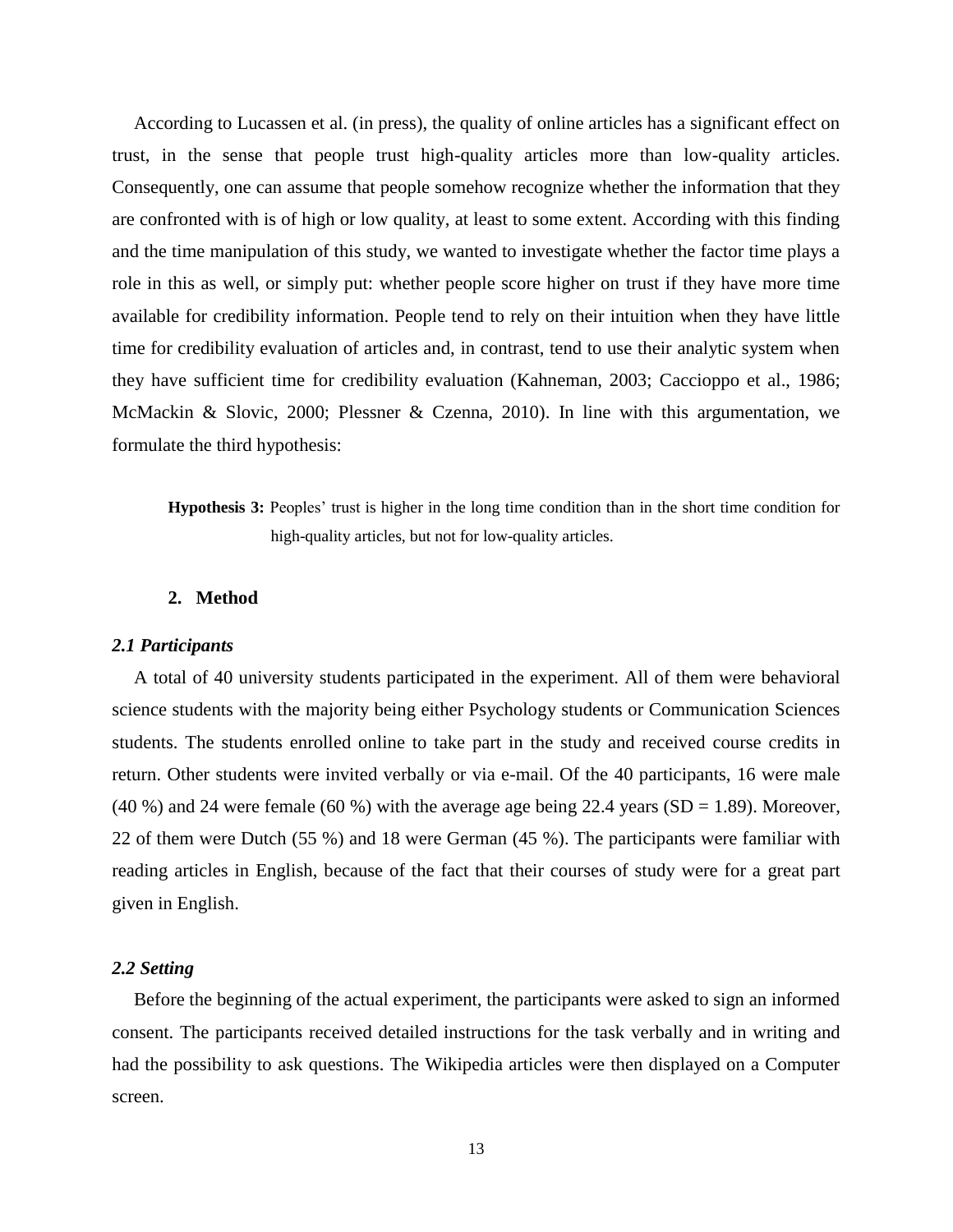To different time conditions were chosen: one short time condition and one long time condition. The two different time settings were chosen as follows: for the long time condition, the "5 min.-setting", it was important to make sure that the participants had no feeling of time pressure at all and that they had the possibility of looking long enough at the article. In a study by Risto (2010), the participants had unlimited time to read and to evaluate Wikipedia articles. It turned out that the mean viewing time per article was estimated at 4.46 minutes. Keeping this in mind, the time limit in our long time condition was set at five minutes. Additionally, at the end of the experiment, participants in the long time condition were asked whether they had the feeling of having had enough time.

For the short time condition, the "5 sec.-setting", it was essential that the participants were under time pressure while reading the Wikipedia article, but still being able to gain a first impression and to check a small amount of features. To assure this condition, a short pretest was conducted with  $N = 12$ , where participants were asked to have a look at a Wikipedia article and check some features. It turned out that in a "5 sec.-setting", people were under huge time pressure, but still had the chance to gain an overview and a first impression of the article. In an early stage of this study, we considered to use a "3 sec.-setting". However it turned out, that within three seconds, participants of the pretest had no possibility at all to check surface features and even the time for scrolling downwards was too limited. For this reason and to avoid the problem of long page loading times preventing participants from checking surface features, the "3 sec.-setting"- idea was dismissed.

# *2.3 Task*

In this task, participants were solicited for performing the Wikipedia Screening Task, as described by Lucassen and Schraagen (2010). During the task, participants had to read Wikipedia articles and evaluate them on trust afterwards. Given the huge relevance of Wikipedia these days (Tancer, 2007; Miliard, 2008; Alexa, 2012; Woodson, 2007), the study concentrated on reading and rating articles from Wikipedia. The English version of the website was chosen, because this version, compared to other languages, contains a quality assurance by the Wikipedia Editorial Team (2012). Then, the two groups, the short time condition and the long time condition, were formed randomly.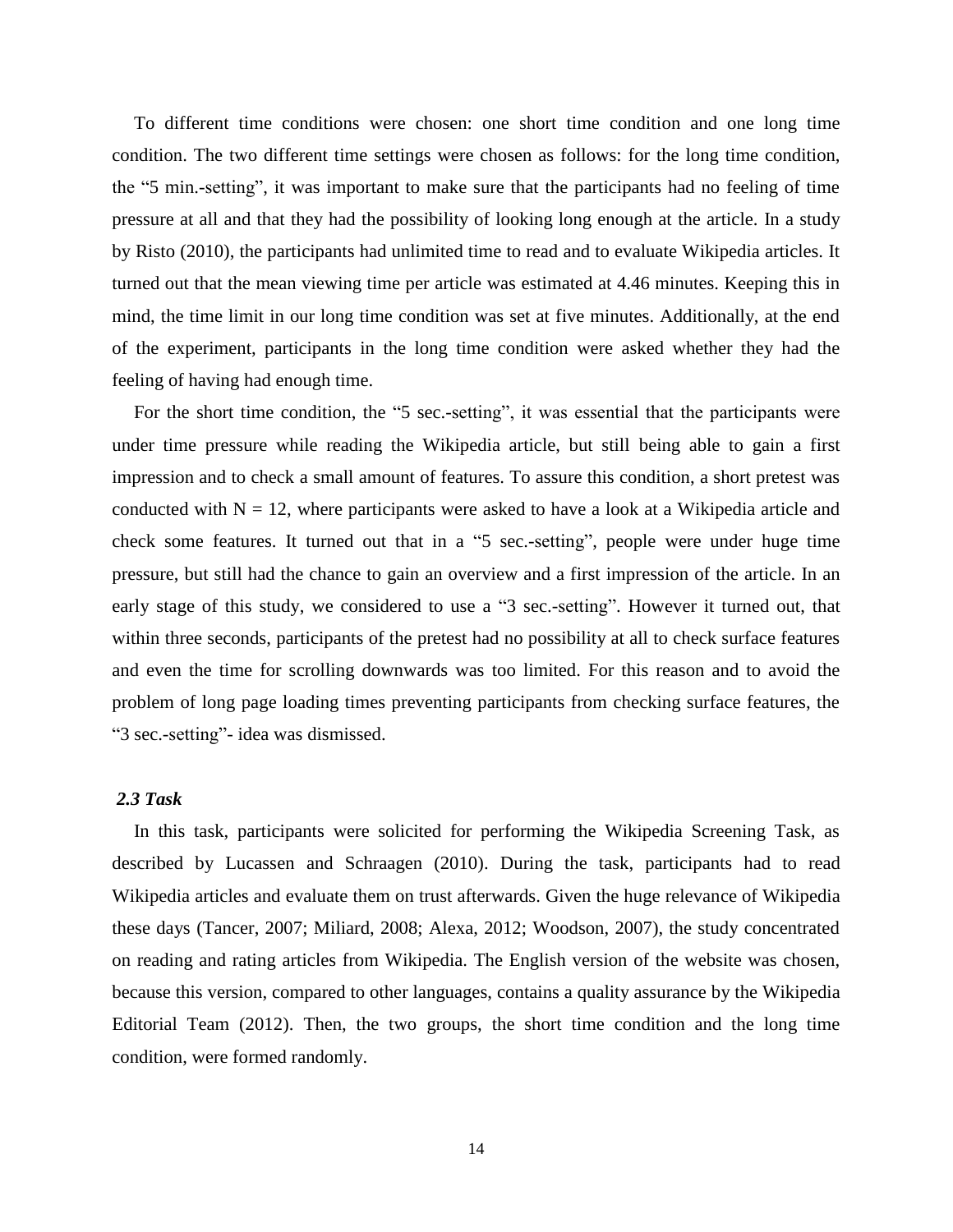Before the beginning of the actual task, participants anonymously had to give biographical data about their age, nationality, and gender. Then, their previous experience about the credibility of Wikipedia was examined briefly. Doing this, they first had to rate their overall trust in Wikipedia with a scale ranging from 1 ("not credible") to 7 ("credible"). To measure these ratings, a seven-point Likert scale was used, because of its overall high reliability and validity (Preston & Colman, 2000; DeVellis, 2012). Further, they then had to answer three additional questions to examine their opinion about Wikipedia including three "yes/no"-questions ("*Did you ever edit something on Wikipedia yourself?", "Did you ever use information from Wikipedia for an assignment at university?", and "Has it ever been the case that your trust in Wikipedia proved to be unjustified*?"). Moreover they had to answer for how long they already knew Wikipedia and how often they use the website.

Then, participants started the actual task: each of the eight Wikipedia articles was displayed on the screen for either five seconds or five minutes, depending on the condition. After every article, a short questionnaire about their trust in this article had to be filled in consisting of three questions: on the first question, the participants had to judge their trust in each article on a sevenpoint Likert scale ranging from one to seven with an ascending value indicating higher trust in the article. On the second question, they were asked to give a motivation for their evaluation in written form. In this context, there were no possible answers given, but a blank space to fill in. This method was chosen consciously to avoid social desirability bias, which describes the phenomena of participants answering questions in a way that they think they *should* answer (Thompson & Phua, 2005). In our case, social desirability bias could have the negative sideeffect that a participant does not even think about "his own" features, but simply names the ones mentioned in the statement. On the third question, they were asked to rate how much they already knew about the topic. Here again, familiarity with the topic of each article was measured on a seven-point Likert scale ranging from one to seven with an ascending value indicating higher familiarity with the topic of the article. Answering all of the three questions was required before being able to continue with the study.

In total, eight Wikipedia articles were used. Of the eight articles, screenshots were made from the articles to disable the search function and links. Cues indicating the quality of the article were removed. All of them could have distracted and participants might have become confused.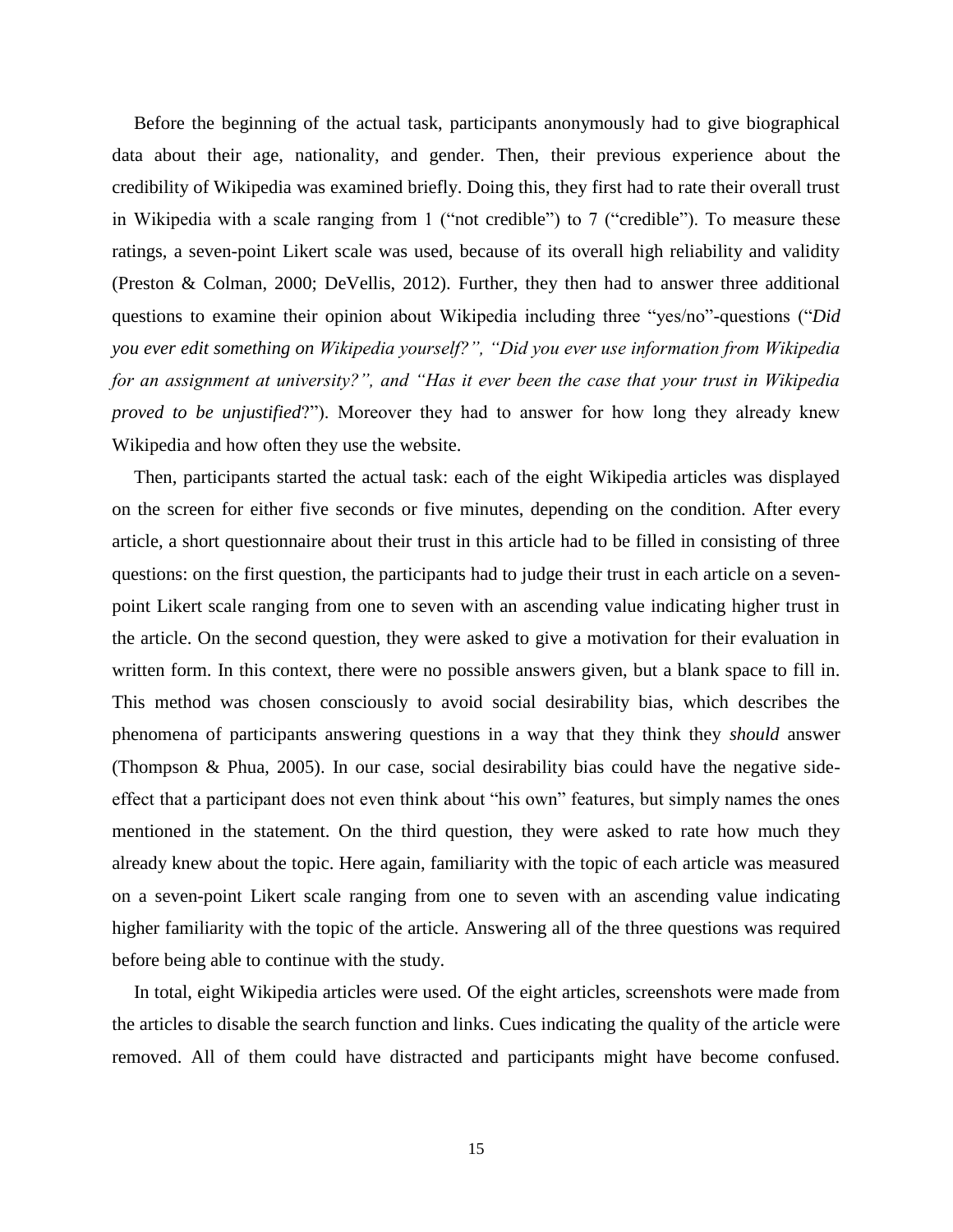Moreover, they provided an idea of how credible the article might be, a condition that would have impaired the goal of the study.

When the screenshot of the Wikipedia article appeared on the screen, it was not possible to change or edit something or to look information up on another website or search engine. While it was not possible to click on the underlined words from the Wikipedia article to follow additional links, the participants could scroll downwards to view the full article. Once the participant continued, it was not possible to return to the previous page.

Moreover, the computer was programmed in a way that the article maintained only for the exact amount of time, thus five seconds or five minutes respectively, and then disappeared automatically. It was hence not possibly for any of the respondents to have an unfair advantage through having extra time. Finally, at the end of the study, respondents had to report whether they recognized a difference in credibility and familiarity of the articles, whether they felt time pressure, whether the English language of the articles was a problem, and whether the task of the study was in line with the method they normally use when reading Wikipedia articles. At the end of the experiment, it was optional to leave remarks. The experiment took about 45 minutes.

#### *2.4 Familiarity and quality of the articles*

In this study, participants from both groups viewed a total amount of eight Wikipedia articles during the experiment. Four articles dealt with familiar topics [Angelina Jolie, an American actress; "Avatar (2009 film)", an American science fiction film and the highest grossing film of all time; Likert scale, a psychometric scale that is used in the field of psychology; and "Barney Stinson", a fictional character created for the television series "How I met your mother"], and four with unfamiliar topics ["Las Meninas" a 1656 painting by Diego Velázquez; Ed Stelmach, a Canadian politician; the Chomo Lonzo, a mountain in Tibet; and the "Kelvin probe force microscopy", a noncontact variant of atomic force microscopy (AFM)].

Familiar topics were chosen keeping the average interests of young people (music, films, and TV series) and their educational background as behavioral science students (Likert scale) in mind. Unfamiliar topics were chosen with respect to their specialty, for example a technical term from the field of microscopy [the "Kelvin probe force microscopy (KPFM)"]. In addition to that, topics that were categorized as unfamiliar were very specific, required an extraordinary general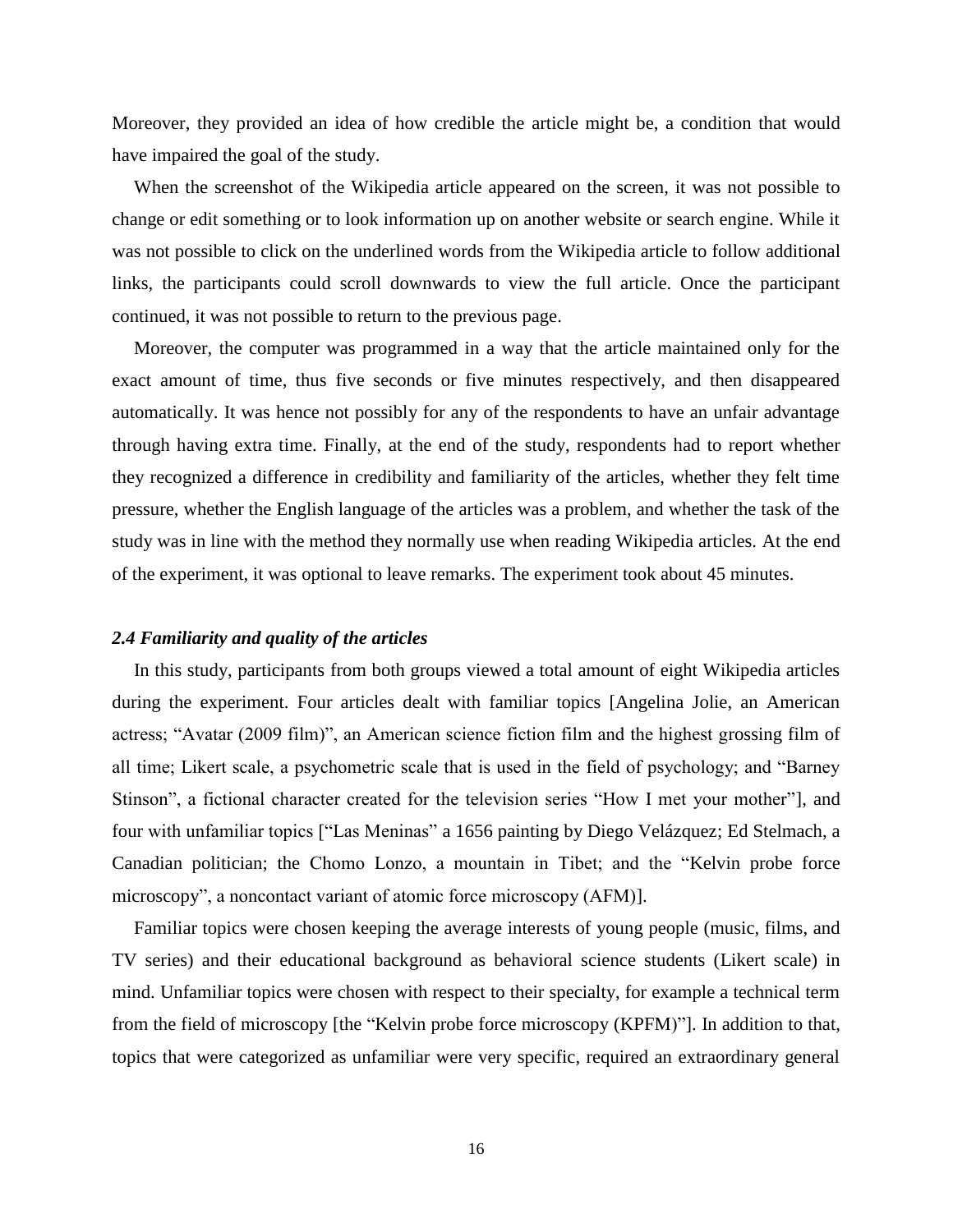education ("Las Meninas"), included unknown personalities for European students (Ed Stelmach) or were not the kind of subjects that make the news daily (the Chomo Lonzo).

Besides the differences in familiarity of the articles, there were differences in their quality as well: four of the Wikipedia articles were placed in a "high quality"- category ("FA", "A" and "GA"-articles) and four of them were placed in a "low quality"- category ("Start"- or "Stub" articles). Wikipedia articles that fall under the "high quality"- category are well-written, factually accurate, neutral and contain reliable sources. Wikipedia articles falling under the "low quality" category, on the other hand, can be incomplete, lack factual accuracy, are mostly shorter or have a small amount of references (Wikipedia Editorial Team, 2012). All articles were downloaded on June 14, 2012.

| The article has attained featured article status.                                             |  |  |  |
|-----------------------------------------------------------------------------------------------|--|--|--|
| The article is well-organized and essentially complete, having been reviewed by impartial     |  |  |  |
| reviewers from this WikiProject or elsewhere. Good article status is not a requirement for A- |  |  |  |
|                                                                                               |  |  |  |
|                                                                                               |  |  |  |
| An article that is developing, but which is quite incomplete and may require further reliable |  |  |  |
|                                                                                               |  |  |  |
|                                                                                               |  |  |  |
|                                                                                               |  |  |  |

TABLE 1. Quality classes applicable for this study according to the Wikipedia Editorial Team (2012).

#### *2.5 Design*

The design of the study was between-subject and consequently, the study consisted of independent samples. Participants were divided randomly into the two groups. A 2 (student groups) x 2 (familiarity) x 2 (quality) design was used. Consequently, each category ("familiar/high", "familiar/low", "unfamiliar/high", and "unfamiliar/low") consisted of two articles at a time.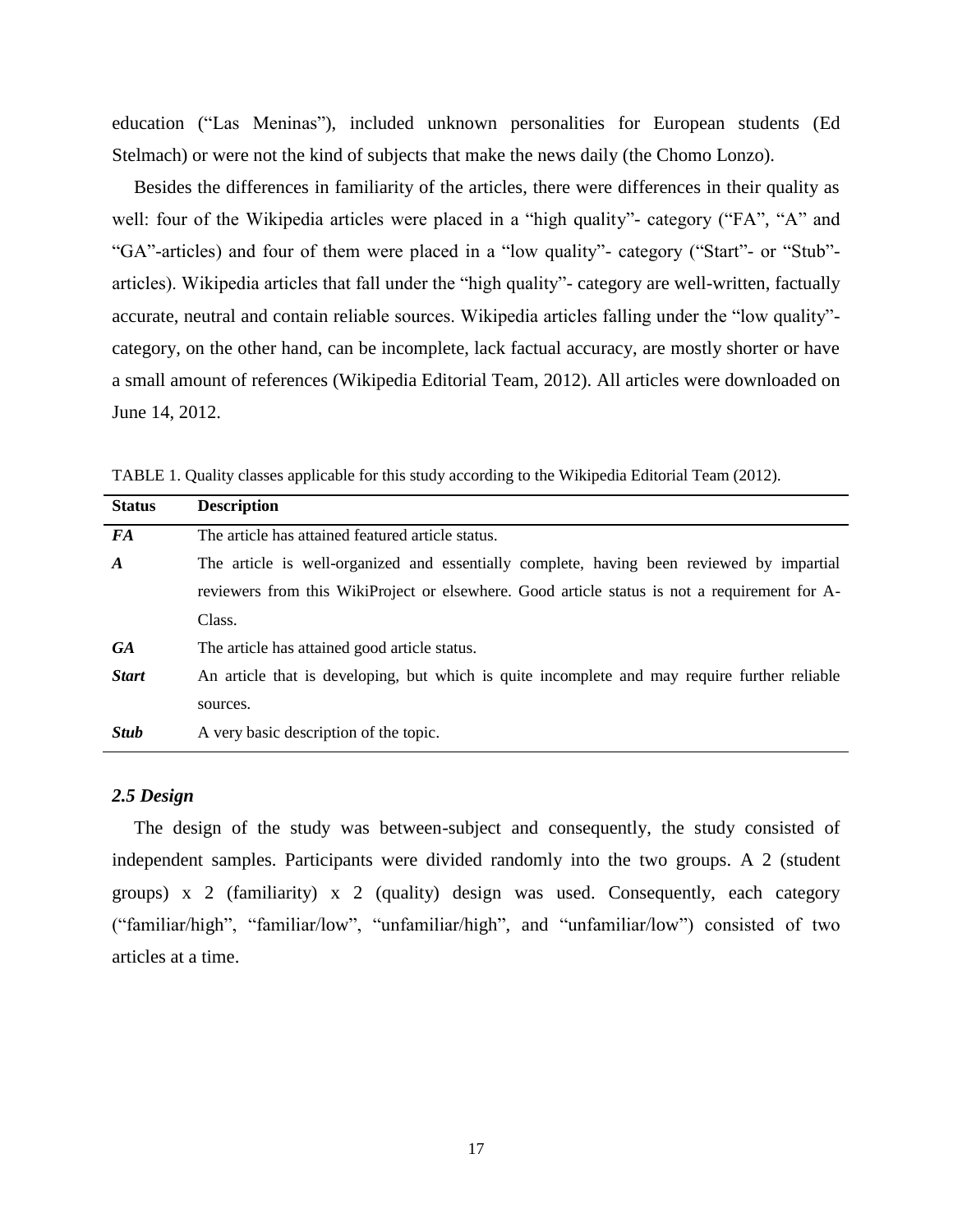|    | <b>Article</b>                | <b>Familiarity</b> | Quality |
|----|-------------------------------|--------------------|---------|
| 1. | Angelina Jolie                | Familiar           | High    |
| 2. | Avatar (2009 film)            | Familiar           | High    |
| 3. | Likert scale                  | Familiar           | Low     |
| 4. | <b>Barney Stinson</b>         | Familiar           | Low     |
| 5. | Las Meninas                   | Unfamiliar         | High    |
| 6. | Ed Stelmach                   | Unfamiliar         | High    |
| 7. | Chomo Lonzo                   | Unfamiliar         | Low     |
| 8. | Kelvin probe force microscopy | Unfamiliar         | Low     |
|    |                               |                    |         |

TABLE 2. The distribution of the Wikipedia articles used in the study with respect to their familiarity and quality.

In this experiment, the articles were displayed according to the "Latin square design" used in combinatorics. In this context, a Latin square is an  $n \times n$  array filled with *n* different symbols, each occurring exactly once in each row and exactly once in each column, and is used to determine the order the articles appear on the screen. While the numbers of the Latin square were equal to those of Table 2  $[1 =$  Angelina Jolie, 2 = Avatar (2009 film), 3 = Likert scale, 4 = Barney Stinson,  $5 =$  Las Meninas,  $6 =$  Ed Stelmach,  $7 =$  Chomo Lonzo,  $8 =$  Kelvin probe force microscopy], the exact order of the displayed articles is shown in Table 3.

TABLE 3. The order of the displayed Wikipedia articles in the study according to the Latin square design.

## *2.6 Variables*

The dependent variables and independent variables of the study depended on the hypotheses. In the first hypothesis, the independent variable was time, thus whether someone was part of the short time condition or part of the long time condition, and the dependent variable was the motivation for the trust judgment. In order to analyze the motivation for trust judgments, the answers of the participants on the question, where they were asked to provide a brief motivation for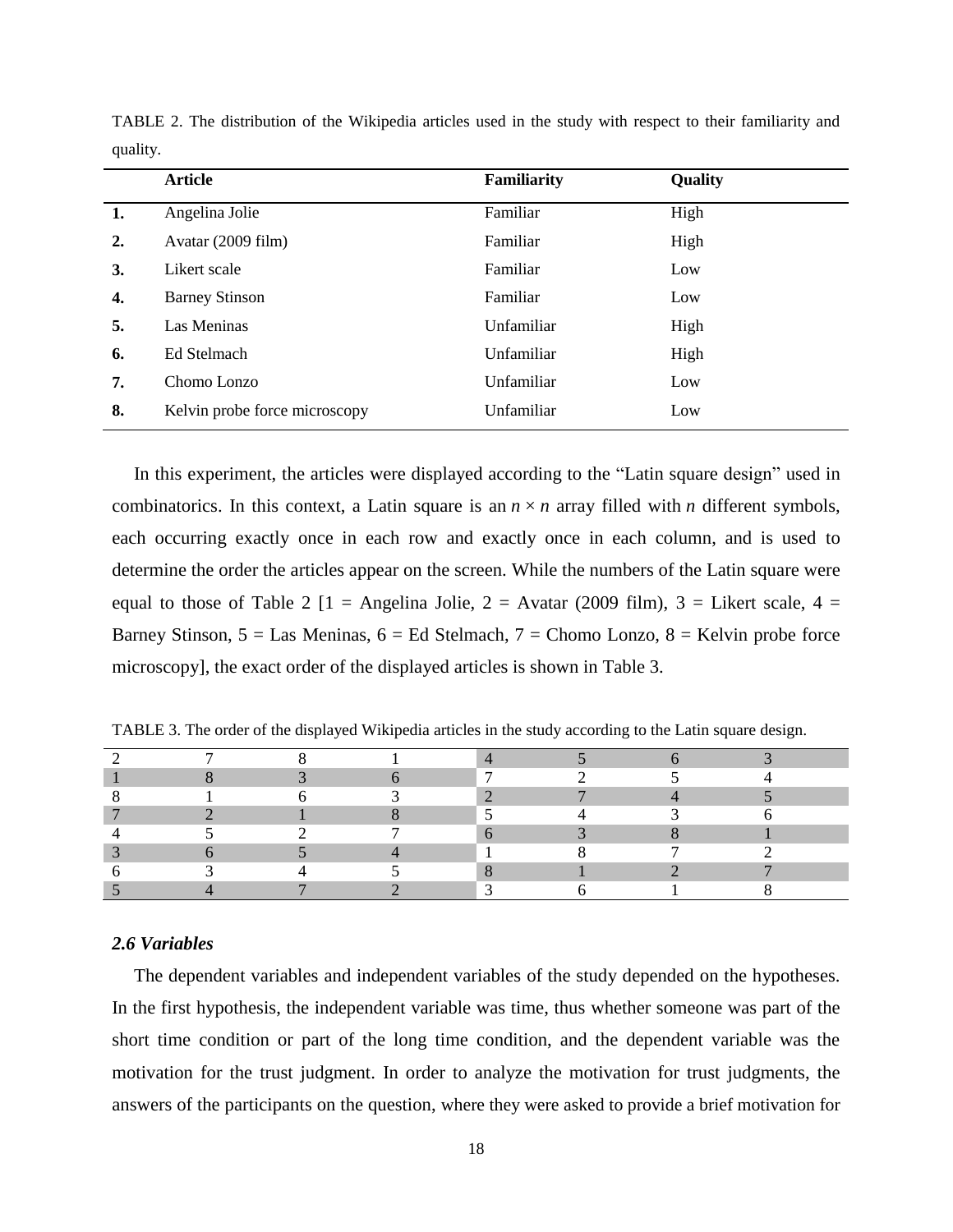their trust judgments, were coded. With 40 participants each rating eight Wikipedia articles, a total of  $N = 320$  answers had to be coded. For this, the coding scheme based on the 3S-Model developed by Lucassen and Schraagen (2011), was used. The answers were split in four different categories: semantic features, surface features, source features, and other motivations. Semantic features are linked solely to the content of the article, its accuracy, completeness and neutrality, and contained answers such as "*I am very familiar with the topic, because I watch the TV series and so I recognized a lot of information that was correct*<sup>"1</sup>.

Surface features are linked to features such as references, pictures, length, appearance, graphics, writing style, and internal- and external links. Source features are linked to the previous opinion and experiences of the participant with the source and contained answers such as "*I generally trust Wikipedia*"². The fourth category, other motivations, included motivations that did not fit in any of the three categories.

In the second hypothesis, the independent variable was the previous experience with Wikipedia and the dependent variable was the trust in the Wikipedia articles of the study. In the third hypothesis, the independent variable was and the quality of the articles and the dependent variable was the trust in the Wikipedia articles of the study.

#### *2.7 Data analysis*

\_\_\_\_\_\_\_\_\_\_\_\_\_\_\_\_\_\_\_\_

For data analysis, SPSS.18 was used for statistical analysis. To test the Inter-rater reliability, Cohen's Kappa was calculated. To test the first hypothesis, the number of motivations was counted in consideration of the category and the condition. To compare the number of the semantic features and the surface features of the short time condition with those of the long time condition, a Chi-squared test was conducted. The same was done for comparing the number of the semantic features and the surface features of the familiar articles with those of the unfamiliar articles.

To test the second hypothesis, a regression analysis was carried out to compare to mean general trust in Wikipedia with the mean trust in the Wikipedia articles of the study.

<sup>&</sup>lt;sup>1</sup> Translated from Dutch: "Ik ben best bekend met dit onderwerp omdat ik de serie kijk, dus ik herkende veel informatie wat waar is".

² Translated from Dutch: "Ik vertrouw Wikipedia op het algemeen".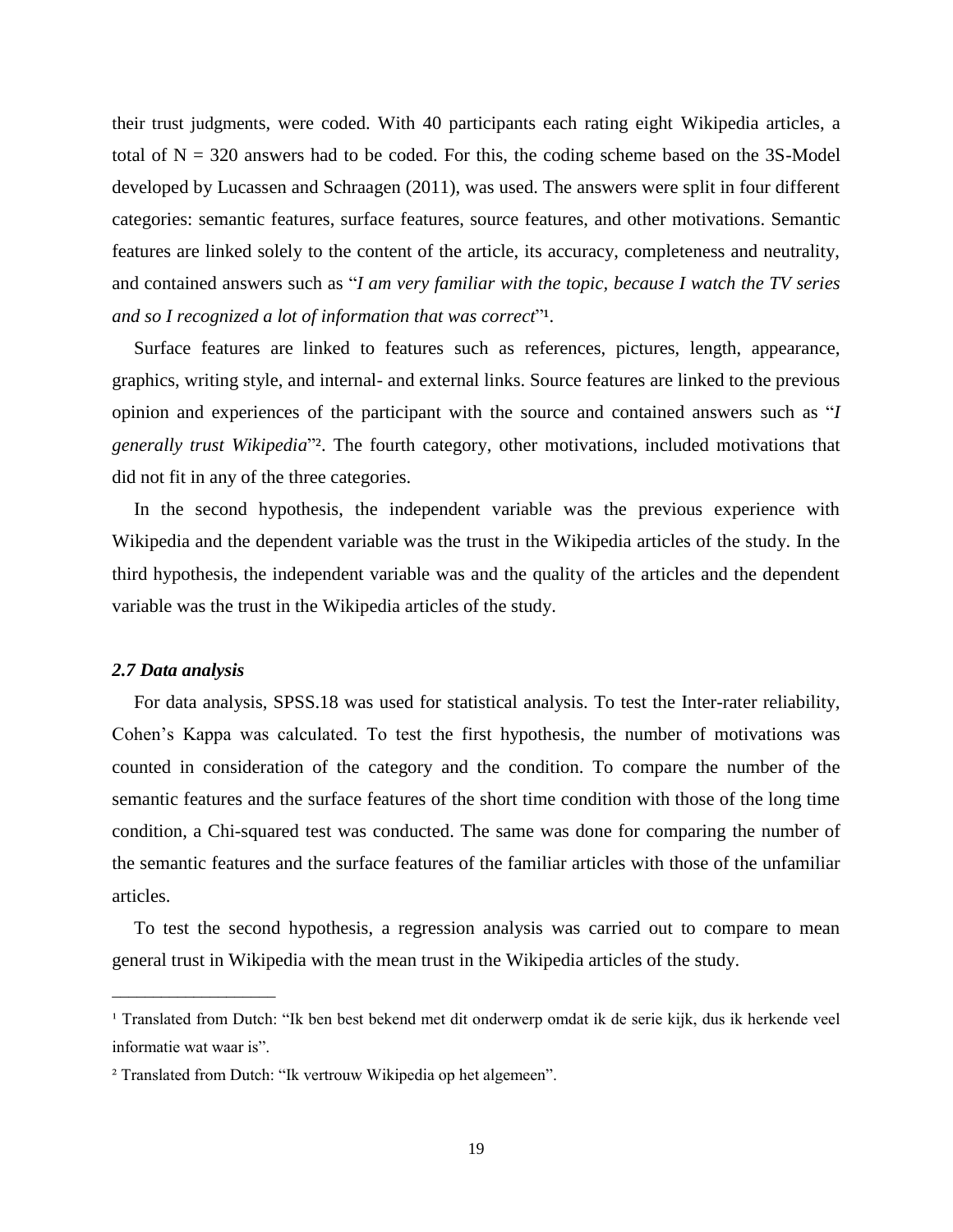To test the third hypothesis, thus to compare the trust of the high quality articles with the trust of the low quality articles both in the short time condition and in the long time condition, a Wilcoxon signed-rank test, the non-parametric alternative for the T-test for two related samples, was used.

To test the influence of time familiarity, and quality on trust; a Mann–Whitney U test was used. The Mann–Whitney *U* test is conducted for two statistically independent samples and for ordinal observations (Bertram, 2004; Jamieson, 2004). The Mann–Whitney *U* test is the nonparametric alternative for the T-test for independent samples. For some questions, a seven-point Likert scale was used and therefore the mean was calculated, as listed in section 3.1 "General results". Vos (2009), among others, points out that the calculation of Likert scores requires equal weighting. He further states that the "most common method for creating a composite score in social research simply sums the responses to items composed with Likert-style wording" (Vos, 2009; p.100). The expected score one participant could theoretically reach was thus between 1.00 and 7.00 with an ascending value indicating higher trust, higher time pressure, higher awareness of the difference in familiarity etc. However, the calculated mean score and standard deviation of Likert scales should not be seen as absolute in its validity, but more as "measure of central tendency" (Jamieson, 2004; Clegg, 1998).

#### **3. Results**

#### *3.1 General results*

The average experience of the participants with Wikipedia as a source of online information was 7.6 years ( $SD = 1.82$ ). Of all participants, 15 percent stated that they use Wikipedia daily, 45 percent use it weekly, 32.5 percent monthly, 2.5 percent yearly, and 5 percent seldom or never. It turned out that most of them, a majority of 95 percent, never edited a Wikipedia article, whereas 5 percent did. About three quarters of the participants (77.5 percent) had used a Wikipedia article without examination to write an assignment for university, whereas 22.5 percent did not. Of all participants, 32.5 percent reported that their trust in Wikipedia seemed to be unjustified, whereas 67.5 negated this question. An analysis of the questions answered on a seven-point Likert scale, revealed that the general trust in Wikipedia was relatively high (*M = 5.18, SD = 0.87*), as was the trust in the Wikipedia articles of the study ( $M = 5.08$ ,  $SD = 0.57$ ).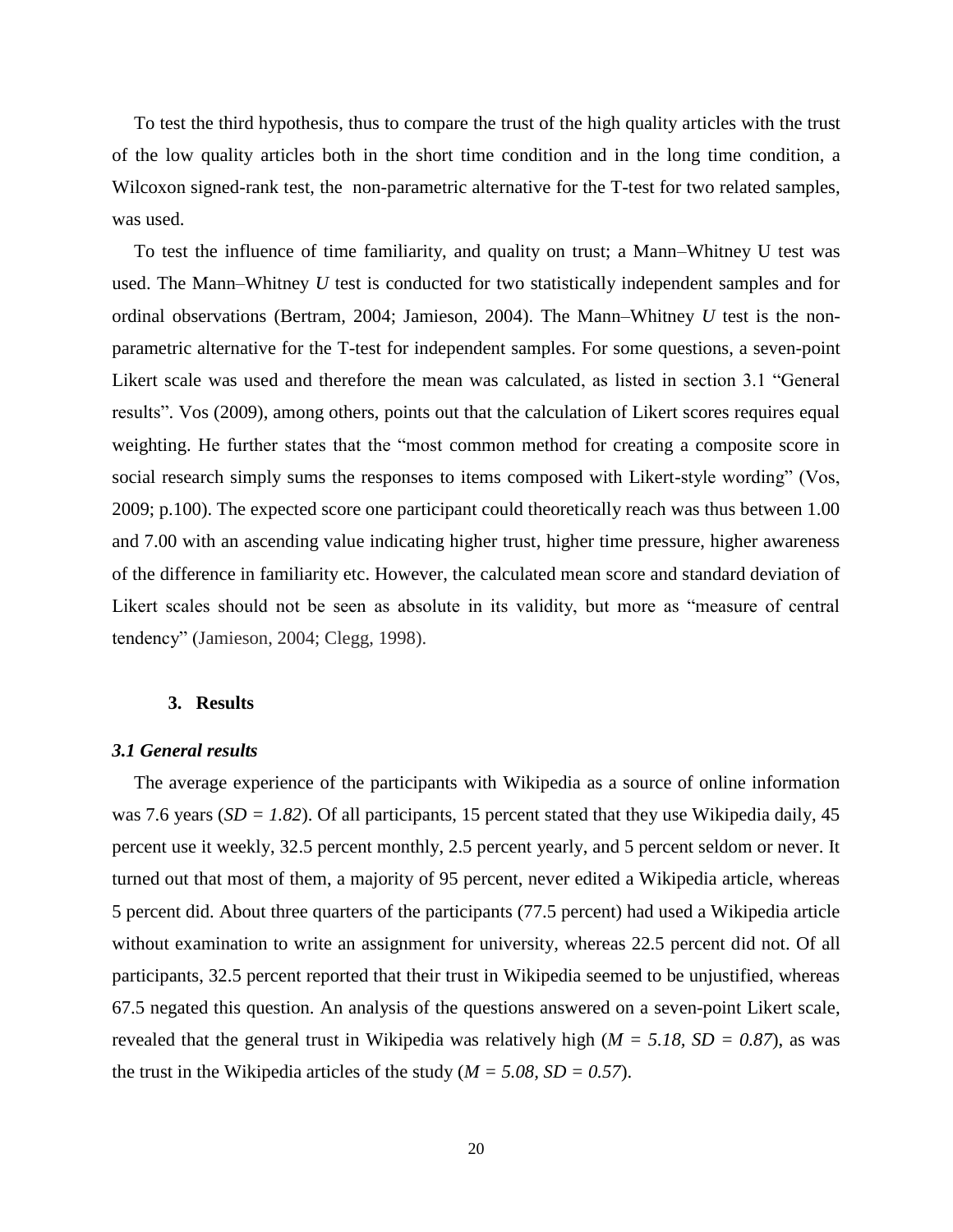Furthermore, we assume that the participants were aware of the differences in familiarity of the articles ( $M = 5.63$ ,  $SD = 1.58$ ), as well as the differences in their quality ( $M = 3.90$ , SD *=1.60*). Using a Seven-point Likert scale, the perceived time pressure was 3.88 (*SD = 2.32*). Participants from the short time condition felt extreme time pressure  $(M = 6.00, SD = 0.92)$ , whereas those from the long time condition only felt very little time pressure ( $M = 1.75$ ,  $SD =$ *0.85*). For most of the participants, the task of the study was in line with the method that they normally use when reading Wikipedia articles (*M = 3.76, SD = 1.57*). The English language of the articles did not seem to be a problem for the participants ( $M = 2.45$ ,  $SD = 1.65$ ).

#### *3.2 Manipulation checks*

In this study, no effect of time on trust was found  $(Z = 1.55, p = .06)$ , even if there was a slight difference between the trust ratings from the short time condition ( $M = 4.92$ ,  $SD = 0.52$ ) and the long time condition ( $M = 5.24$ ,  $SD = 0.59$ ). The same was true for familiarity, where no effect was found on trust  $(Z = 1.15, p = .13)$ . Here again, there was a slight difference in trust between the familiar ( $M = 5.29$ ,  $SD = 1.32$ ) and the unfamiliar articles ( $M = 4.87$ ,  $SD = 1.39$ ). However, the manipulation of quality turned out to be successful, as an effect of quality on trust was found  $(Z = 2.57, p = .01)$ . People had more overall trust in the high-quality articles as they had in the low-quality articles, as the mean trust in the low-quality articles was 4.87 (*SD* =.70) and the mean trust in the high-quality articles was  $5.29$  (*SD* = .82).

|              | Familiar |                   | Unfamiliar |        | All               |      |        |        |        |
|--------------|----------|-------------------|------------|--------|-------------------|------|--------|--------|--------|
|              | HQ.      | LQ                | All        | HQ     | LO                | All  | HQ     | LO     | All    |
| <b>Short</b> | 4.90     | 4.83              | 4.86       | 5.10   | 4.81              | 4.98 | 5.00   | 4.84   | 4.92   |
|              | (1.43)   | $(1.20)$ $(1.31)$ |            | (1.34) | $(1.19)$ $(1.26)$ |      | (1.38) | (1.18) | (0.52) |
| Long         | 5.50     | 5.48              | 5.40       | 5.66   | 4.33              | 4.99 | 5.58   | 4.90   | 5.24   |
|              | (1.28)   | $(1.24)$ $(1.13)$ |            | (1.12) | $(1.69)$ $(1.57)$ |      | (1.20) | (1.58) | (0.59) |

TABLE 4. Trust in the information of the Wikipedia articles on seven-point Likert scales in all conditions.

 $HO = high$  quality;  $LO = low$  quality. Standard deviations are given in parentheses.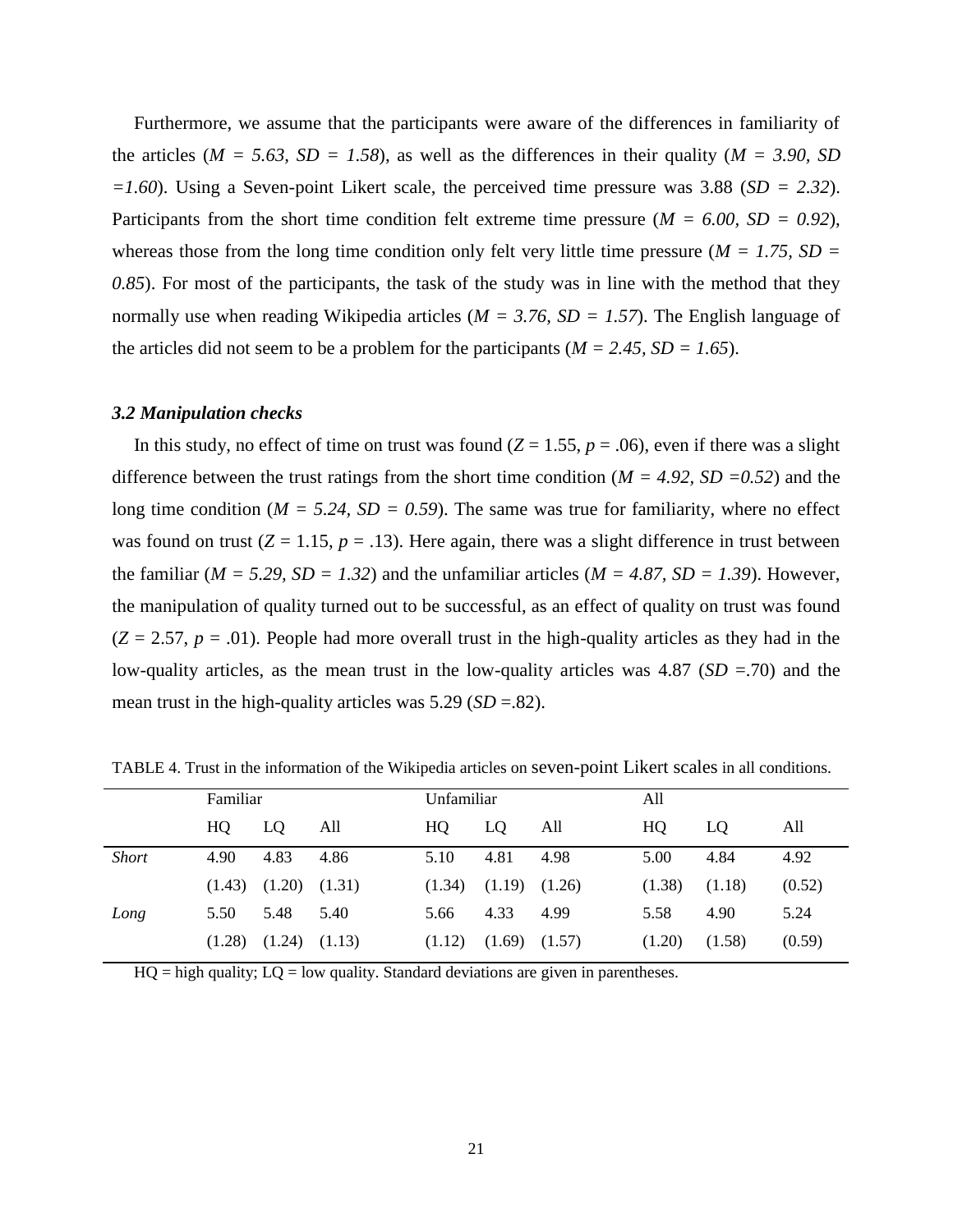#### *3.3 Hypothesis about the first impression and the use of features*

Before testing the first hypothesis ("*When forming a first impression about an online article, more surface features than semantic features are applied for peoples' trust*"), the answers of the participants on the question, where they were asked to provide a brief motivation for their trust judgments, were coded as described in section 2.6.1 "Motivation for trust judgments". After the analysis of the motivations, Cohen's Kappa was calculated to determine the Inter-rater reliability. Therefore, twenty percent of all motivations  $(N = 8)$  were double coded by two persons. The value of Cohen's Kappa was .80, which indicates "substantial agreement" and is close to an "almost perfect agreement" according to Landis and Koch (1977). Moreover, according to Krippendorff (1980), with a Cohen's Kappa this high, a definite conclusion can be made.

In order to test the first hypothesis, the number of motivations from each category (semantic, surface, source, other) from the short time condition was compared with the number of motivations from each category from the long time condition. Checking the data about perceived time pressure described in section 3.1 "General results", it became obvious that participants from the short time condition felt time pressure, whereas participants from the long time condition did not. Testing the first hypothesis, in the short time condition, there were  $N = 111$  surface features counted (69.4 percent) in comparison with  $N = 12$  semantic features (7.5 percent). In the long time condition, there were  $N = 91$  surface features (56.9 percent) counted in comparison with N  $= 60$  semantic features (37.5 percent). As can be seen in Table 5, in both conditions, the number of surface features was higher than the number of semantic features. Moreover, further analysis revealed that the differences between the short time condition and the long time condition in the number of given certain motivations were significant,  $\chi^2$  (3, N = 320) = 52.28, *p* < .01, which supports the first hypothesis.

TABLE 5. The distribution of the different features with respect to time.

|                   | <b>Short time condition</b> | Long time condition |
|-------------------|-----------------------------|---------------------|
| Semantic features | $12(7.5\%)$                 | 60 (37.5 %)         |
| Surface features  | 111 (69.4%)                 | 91(56.9%)           |
| Source features   | 22 (13.8%)                  | $3(1.9\%)$          |
| Other motivations | 15 (9.4%)                   | $6(3.8\%)$          |
| <b>Total</b>      | 160 (100%)                  | 160 (100%)          |

Percentages are given in parentheses.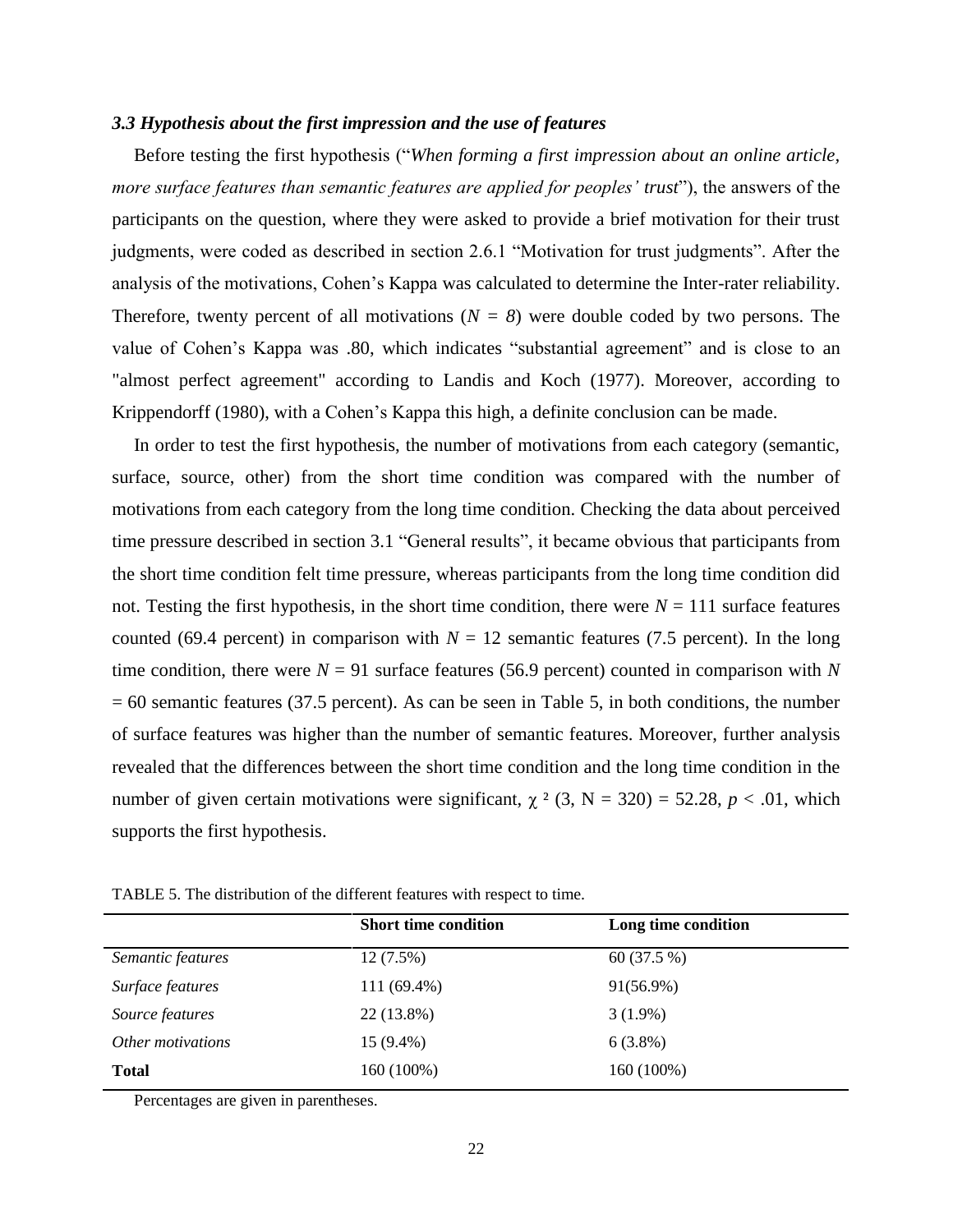Further analysis was conducted to test the influence of familiarity on choosing certain features. For the familiar articles, there were  $N = 84$  surface features (52.5 percent) counted in comparison with  $N = 49$  semantic features (30.6 percent). For the unfamiliar articles, there were  $N = 116$  surface features counted (72.5 percent) in comparison with  $N = 24$  semantic features (15 percent). Statistical analysis revealed that the differences between familiar and unfamiliar articles were significant,  $\chi^2$  (3, N = 320) = 15.02, *p* < .01.

**Familiar articles Unfamiliar articles** *Semantic features* 49 (30.6%) 24 (15%) *Surface features* 84 (52.5%) 116 (72.5%) *Source features* 17 (10.6%) 11 (6.9%) *Other motivations* 10 (6.3%) 9 (5.6%) **Total** 160 (100%) 160 (100%)

TABLE 6. The distribution of the different features with respect to familiarity.

Percentages are given in parentheses.

In total, 22.5 percent of all motivations were semantic features, 63.1 percent were surface features, 7.8 percent were source features, and 6.6 percent were other motivations. As can be seen in Table 7, the motivations for semantic features and surface features differed. In the short time condition; people relied mostly on the length (21.3 percent), images (13.8 percent), and the appearance/the lay-out (11.9 percent) when evaluating the Wikipedia article on credibility. In the long time condition, people relied mostly on references (26.3 percent), content (18.1 percent), and the length (14.4 percent) when evaluating the Wikipedia article on credibility.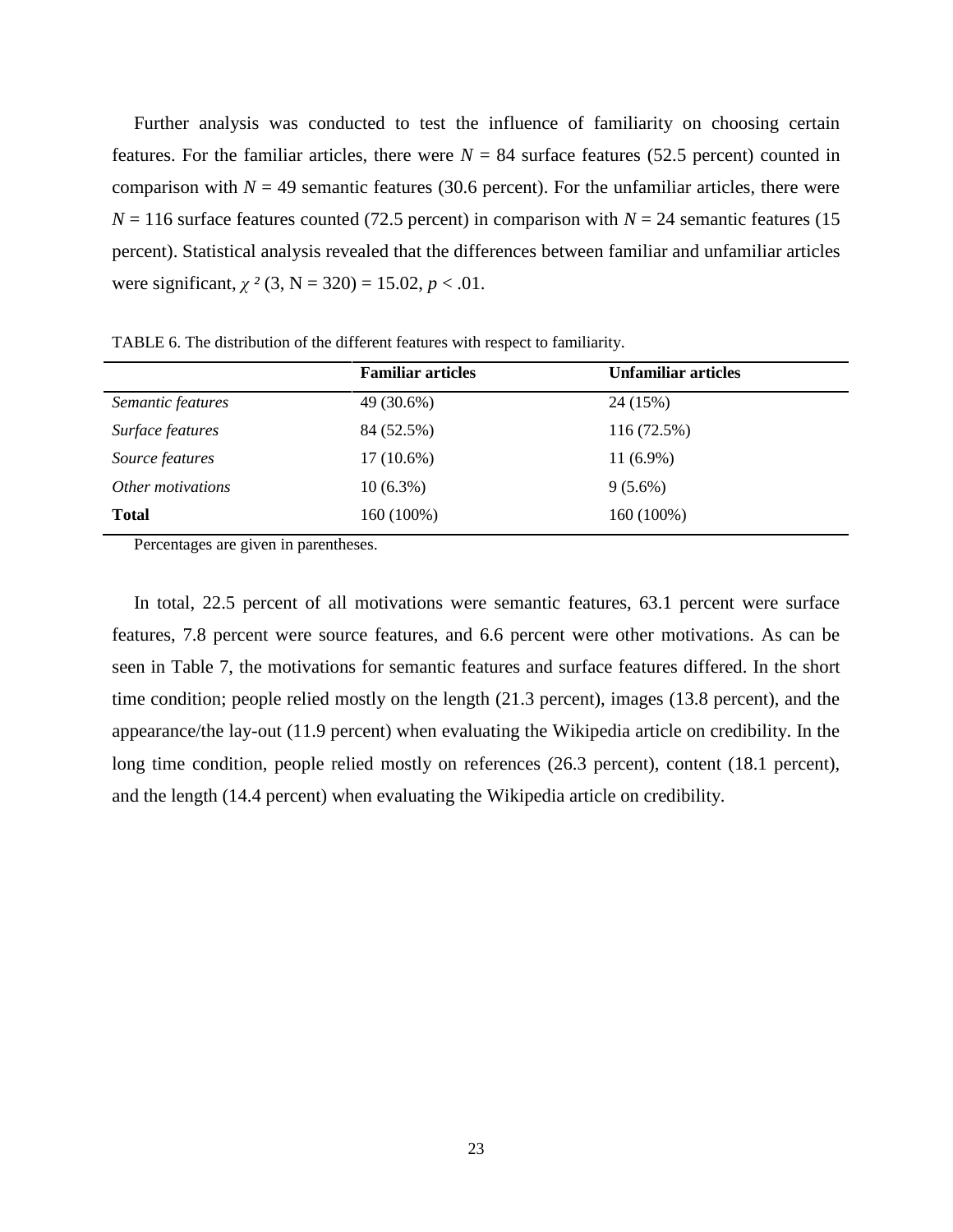|                                                | <b>Time condition</b> |                    |  |
|------------------------------------------------|-----------------------|--------------------|--|
|                                                | Short                 | Long               |  |
| <b>Semantic features</b>                       |                       |                    |  |
| Accuracy                                       | $0.6\%$ (n = 1)       | 6.3% ( $n = 10$ )  |  |
| Content                                        | $3.8\%$ (n = 6)       | $18.1\%$ (n = 29)  |  |
| Completeness                                   | 1.3% $(n = 2)$        | $8.8\%$ (n = 14)   |  |
| <b>Neutrality</b>                              | $0.6\%$ (n = 1)       | 1.3% $(n = 2)$     |  |
| Other semantic features                        | 1.3% $(n = 2)$        | $3.1\%$ (n = 5)    |  |
| <b>Surface features</b>                        |                       |                    |  |
| References                                     | 10.6% $(n = 17)$      | $26.3\%$ (n = 42)  |  |
| Links                                          | 1.9% $(n = 3)$        | 1.3% $(n = 2)$     |  |
| <i>Images</i>                                  | $13.8\%$ (n = 22)     | $3.8\%$ (n = 6)    |  |
| Length                                         | $21.3$ (n = 34)       | 14.4% $(n = 23)$   |  |
| Writing style                                  | $3.8\%$ (n = 6)       | 1.9% $(n = 3)$     |  |
| Appearance /Lay-out                            | $11.9\%$ (n = 19)     | 5% $(n = 8)$       |  |
| Topic                                          | 2.5% $(n = 4)$        | 1.9% $(n = 3)$     |  |
| Other surface features                         | $3.8\%$ (n = 6)       | 2.5% $(n = 4)$     |  |
| <b>Source features</b>                         | $13.8\%$ (n = 22)     | 1.9% $(n = 3)$     |  |
| <b>Other motivations</b>                       | 9.4% $(n = 15)$       | $3.8\%$ (n = 6)    |  |
| <b>Total</b><br>Mundo and one office in nonon- | $100\%$ (n = 160)     | 100% ( $n = 160$ ) |  |

TABLE 7. Total number of used motivations for trust in the two time conditions.

Numbers are given in parentheses.

#### *3.4 Hypothesis about the previous experience*

In order to test the second hypothesis ("*The previous experience with a source of online information influences people's trust*"), the general trust in Wikipedia was compared with the mean trust in the Wikipedia articles of the study. The second hypothesis was not supported, as *F*  $(1, 39) = 3.54$  and  $p = 0.07$ . This p value still falls under the phenomenon of borderline significance (Kirkwood & Hackshaw, 2011).

Beside the complete overview of used motivations given in Table 7, an additional count was done to find reasons for the second hypothesis not being supported. Therefore, the used motivations for trust in cases where the participants scored lower in trust of a certain article than they had general trust in Wikipedia, was counted. This applied to 84 cases (of 320 in totals), 31 from the short time condition and 53 from the long time condition (see chapter 4 "Discussion" for further explanation).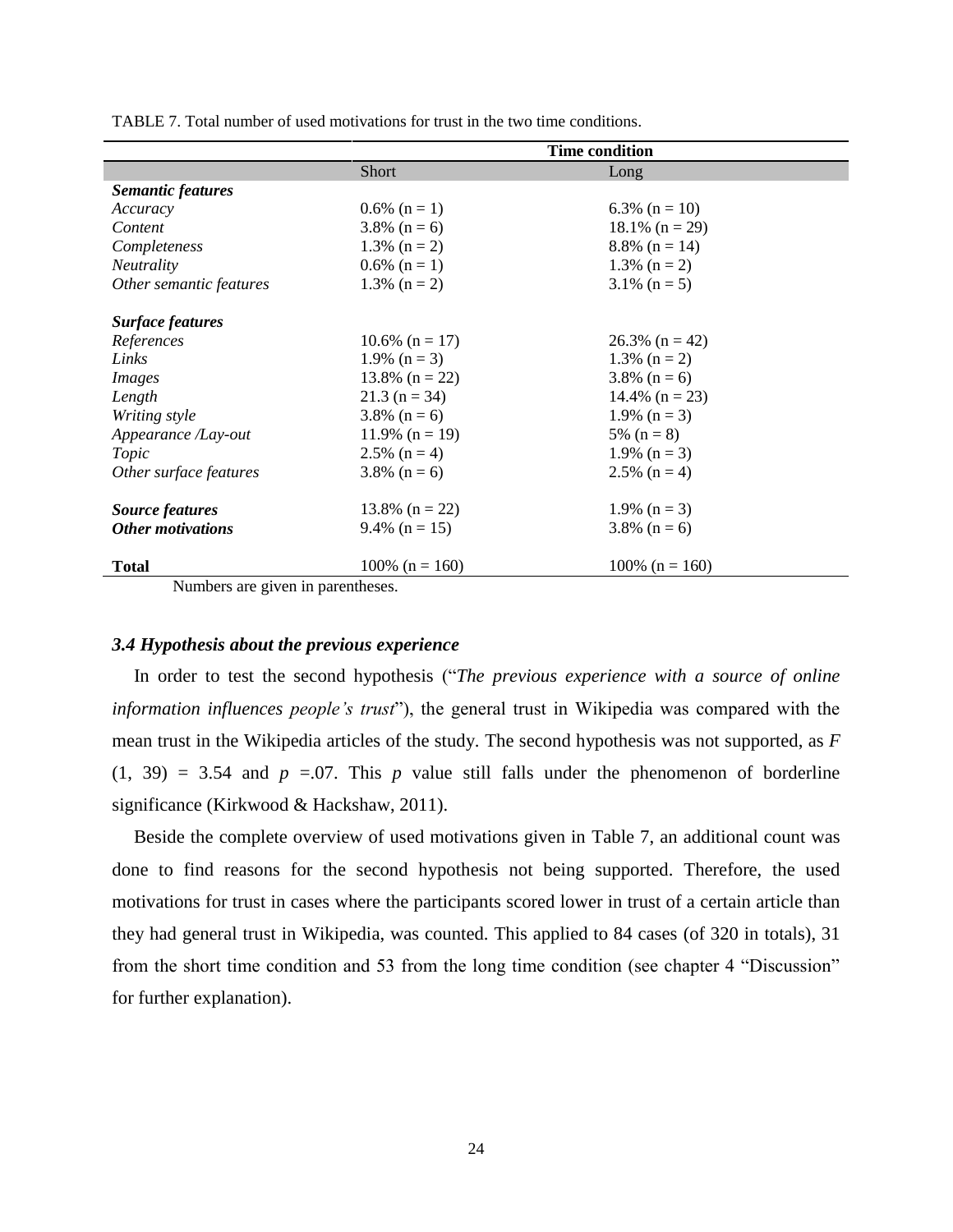|                                                 | <b>Time condition</b>        |                   |  |
|-------------------------------------------------|------------------------------|-------------------|--|
|                                                 | <b>Short</b>                 | Long              |  |
| <b>Semantic features</b>                        |                              |                   |  |
| Accuracy                                        |                              |                   |  |
| Content                                         |                              | $15.1\%$ (n = 8)  |  |
| Completeness                                    |                              | 7.6% $(n = 4)$    |  |
| <b>Neutrality</b>                               |                              | 1.9% $(n = 1)$    |  |
| Other semantic features                         |                              |                   |  |
| <b>Surface features</b>                         |                              |                   |  |
| References                                      | $16.3\%$ (n = 5)             | 28.4% $(n = 15)$  |  |
| Links                                           |                              | 1.9% $(n = 1)$    |  |
| <i>Images</i>                                   | $16.3\%$ (n = 5)             | 7.6% $(n = 4)$    |  |
| Length                                          | $32.6\%$ (n = 10)            | $18.9\%$ (n = 10) |  |
| Writing style                                   | 6.5% $(n = 2)$               |                   |  |
| Appearance /Lay-out                             | $(n = 6)$                    | $15.1\%$ (n = 8)  |  |
| Topic                                           | 6.5% $(n = 2)$               | 1.9% $(n = 1)$    |  |
| Other surface features                          | $3.3\%$ (n = 1)              | 1.9% $(n = 1)$    |  |
| <b>Total</b><br>$\sim$ $\sim$<br>$\mathbf{M}$ 1 | 100% $(n = 31)$<br>$\cdot$ 1 | 100% ( $n = 53$ ) |  |

TABLE 8. Number of used motivations for trust in the two time conditions in cases where the respondent scored lower on trust of a certain article than in general trust of Wikipedia.

Numbers are given in parentheses.

# *3.5 Hypothesis about quality*

In order to test the third hypothesis ("*There is a difference in trust between the quality of the articles in the long time condition, but not in the short time condition*"), the trust of the high quality articles was compared with the trust of the low quality articles both in the short time condition and in the long time condition. In the short time condition, the mean trust for the highquality articles was 5.00 ( $SD = 1.38$ ) and for the low-quality articles 4.84 ( $SD = 1.18$ ). In the long time condition, the mean trust for the high-quality articles was 5.58 (*SD = 1.20*) and for the low-quality articles 4.90 (*SD = 1.58*). Because of the fact that there was a significant difference in credibility evaluation between the quality of the articles in the long time condition  $(Z = 2.38, p$  $= .02$ ), but not in the short time condition ( $Z = 0.92$ ,  $p = .36$ ); the third hypothesis is supported.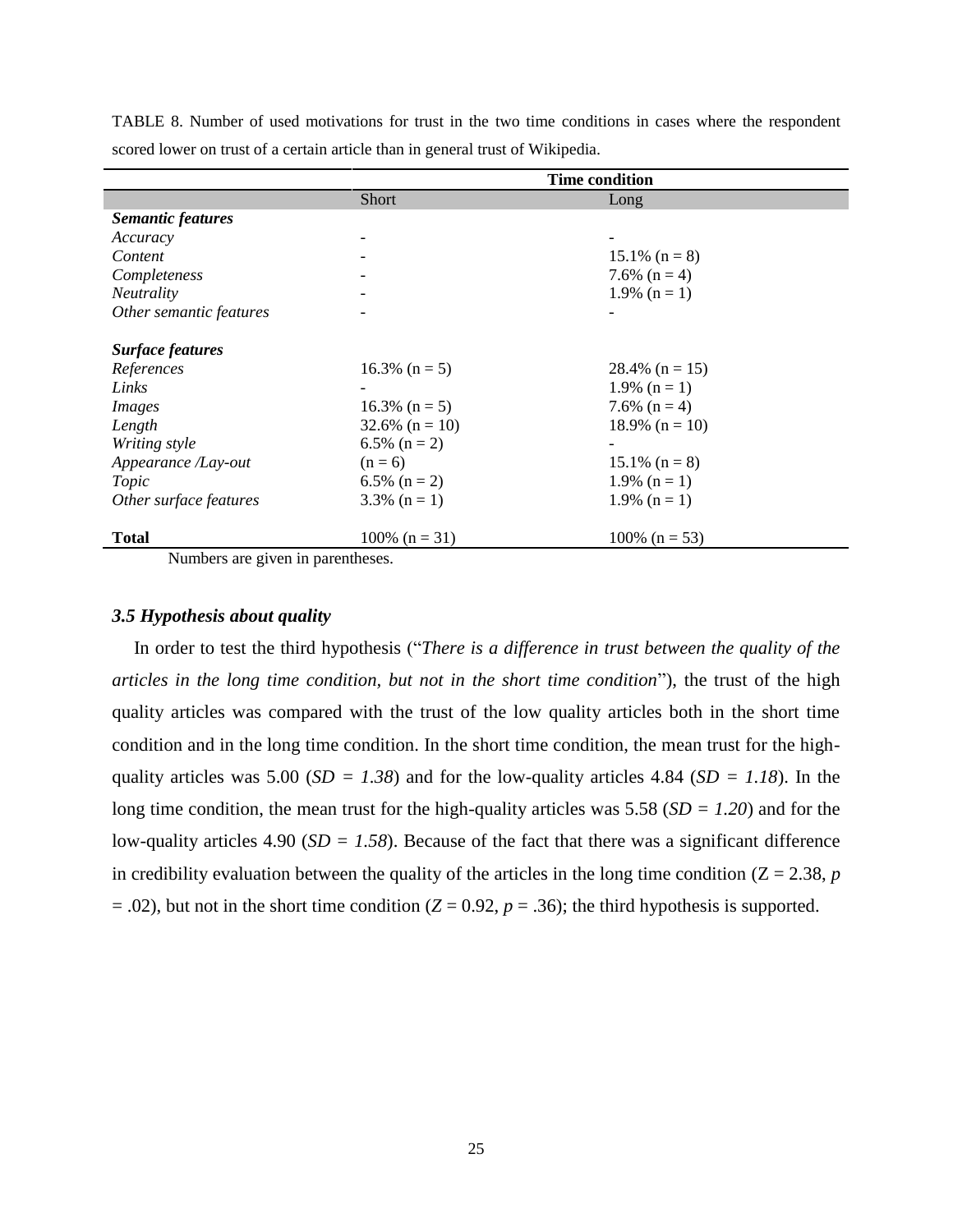

FIGURE 2. The mean trust with respect to quality and time.

#### **4. Discussion**

In this study, it was hypothesized that when people form a first impression about an online article, more surface features than semantic features are applied for their credibility evaluation. This hypothesis was supported. In addition to that, the differences between the short time condition and the long time condition in the use of semantic features and surface features were significant. Moreover, it was hypothesized that the previous experience with a source of online information influences people's rating of trust. This hypothesis was not supported.

Finally, it was hypothesized that the there is a difference in credibility evaluation between the quality of the articles in the long time condition, but not in the short time condition. This hypothesis was also supported. No effect of time and familiarity on trust was shown. However, an effect of the quality of the Wikipedia articles on trust was shown.

The fact that the first hypothesis was supported shows the "power of surface features" as it is in line with the literature from Risto (2010) and Lucassen et al. (in press), which demonstrated that people rely heavily on surface features when making a credibility evaluation of an online article. Even when people had sufficient time to read the article and to check facts, they still gave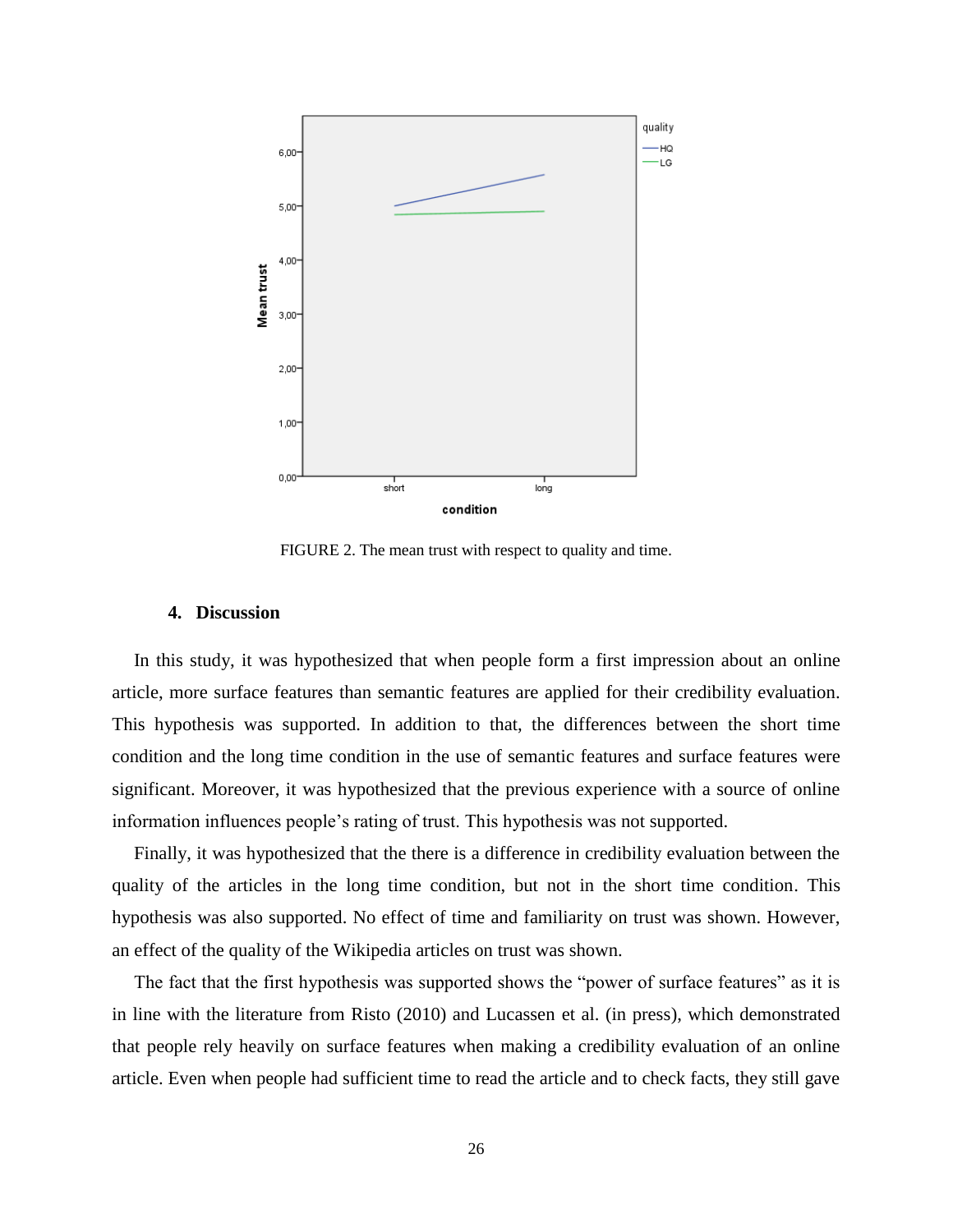more motivations for their trust that fall under the 'surface feature'-category. This explanation is in line with the literature that underlines the huge importance of surface features on trust, as for example the importance of such features as the design of a website (Fogg et al., 2003), a pleasing lay-out (Eysenbach & Kohler, 2002), its aesthetics (Robins et al., 2010) or the length of the article, the number of images, and the number of references (Lucassen & Schraagen, 2010; Eysenbach & Kohler, 2002). While reading the motivations from the participants, it became obvious that most of them used in fact the "classic" surface features, such as references, length, images, or the appearance and the lay-out of the text (see Table 7 for an exact overview).

The importance of semantic features, clearly shown in other studies, especially when people were familiar with the topic (Kramer, 2011; Muilwijk, 2012; Hensel, 2012), was not salient in this study. The fact that the first hypothesis was supported is also in line with findings from Lim (2009), among others, who found out that most students accept Wikipedia articles unexamined and without verifying them or checking them twice. Even when they are "forced" to rate credibility, for example in an experimental setting, they mostly base their decision on one or at most two criteria (Scholz-Crane, 1998). Metzger (2007), as well, found that only very few internet users exert themselves for evaluating the entire website and that they "scored highest on the actions that are easiest to perform and that only require their opinion" (p. 2080). As an example for such an action, she named the task to decide whether the information in an online article was complemented and current.

On the other hand, the support of the first hypothesis is in conflict with the findings from Caccioppo et al. (1986), who observed that people use the 'peripheral route' only when they are under time pressure. However, in our study, also in the long time condition, people consequently stuck to surface features and previous experience and not only when being under time pressure. However, motivation could play a role in this context: Caccioppo et al. (1986) stated that people rely on surface features when they are relatively unmotivated, which of course could have been a factor in this study, as the students did not take part voluntarily at the study but in return for credits they needed for their course of studies.

In this study, it seems that participants gained a first impression through checking the surface features like the length, the references or images; were of the opinion that this is sufficient to evaluate credibility and dispensed with reading the whole article. Even if the user is actually reading the article, he or she might only try to find confirmation for his or her first impression. In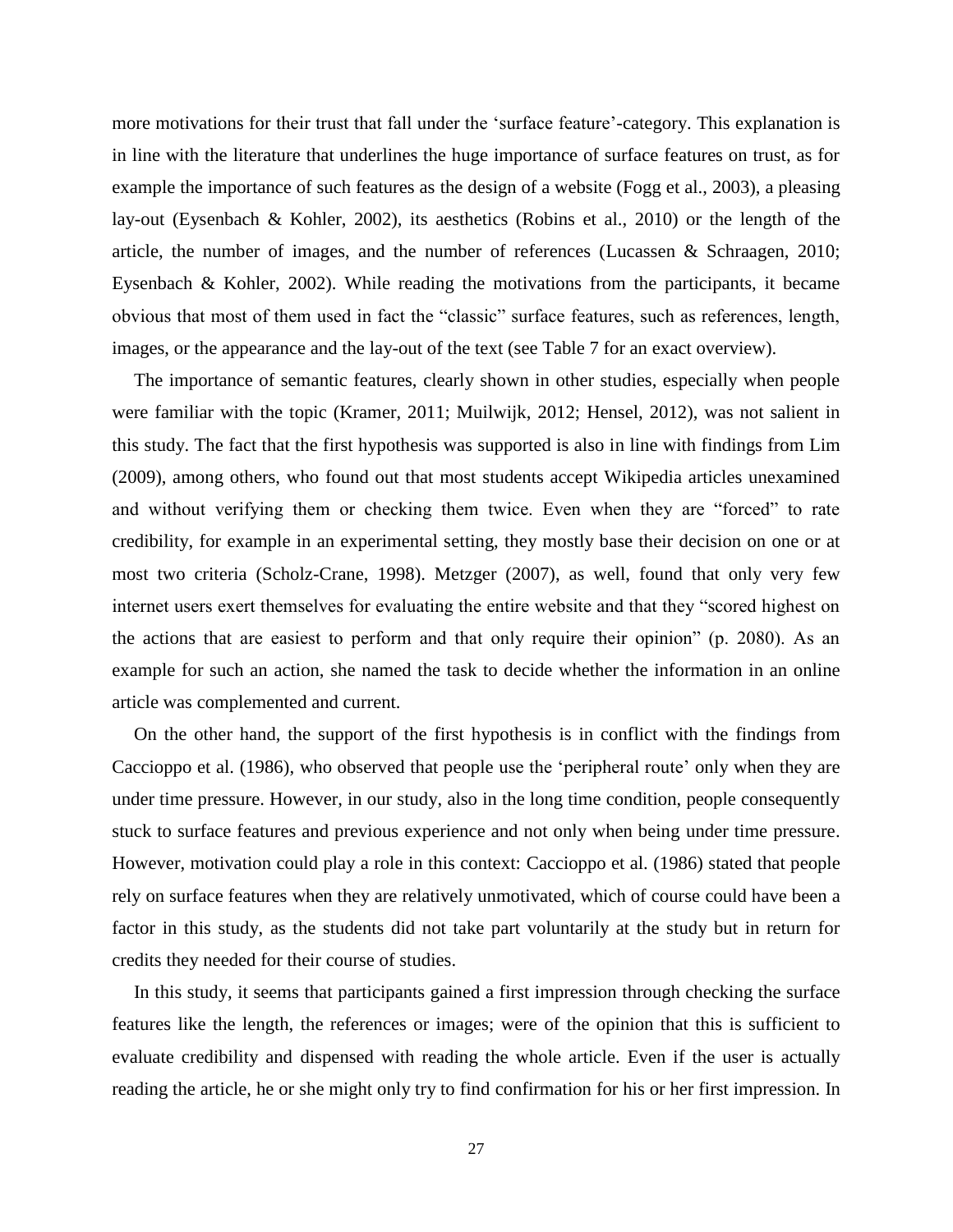one study, Metzger, Flanagin, and Medders (2010) found this exact behavior as participants reported to look for confirmation of their preexisting knowledge. As most of the participants stated that the task of the study was in line with the method that they normally use when reading Wikipedia articles, this would mean that they deploy the same deficient procedure of rating trust in online information in "real life". This could have negative consequences for their general knowledge or the quality of their academic studies.

The fact that the second hypothesis, which stated that the previous experience with a source of online information influences people's rating of trust, was not supported is surprisingly not in line with findings from the literature: Eysenbach and Kohler (2002) for example, stated that, for the judgment of trust, it plays an important role whether the source is an "official" and wellreceived one. Furthermore, Hilligoss and Rieh (2008), found out that people rely heavily on previous experiences with the source when they have to judge whether they find particular online information trustworthy or not, a conclusion also supported by Fogg (2003). Lucassen and Schraagen (2010) further underlined the importance of previous experience with the source in their 3S-model. The criterion by Lim (2009) mentioned above, that students tend to accept Wikipedia articles unexamined, does not apply in the discussion of the second hypothesis. On the contrary, it seems that, in this study, it could not be statistically established that when someone generally had found Wikipedia trustworthy, that he or she also scored high on trust on each of the eight presented Wikipedia articles and vice versa.

Even if the results fall under the phenomenon of borderline significance, reasons for the second hypothesis not being supported have to be found. One reason could be that the students were aware of the fact that, because it was about Wikipedia articles, anyone could have edited or changed the content at any time. Therefore, respondents could have been constantly aware of the fact that Wikipedia is not stable over time and not stable with regard to its quality.

Another reason could be that participants were relatively skeptic about the trustworthiness of the articles of the study, even if they have trust in Wikipedia in general. This idea arose during chats with some of the participants after the experiment when they mentioned doubts and uncertainty concerning the quality of the Wikipedia articles of the study. Many of them said things like "*I normally trust Wikipedia, but then I saw that this one article was only available in three languages and so I thought 'Oh no, that can't be trusted!'*" or "*I use Wikipedia for years, but when I saw this one article being only one page long, I concluded that they probably have*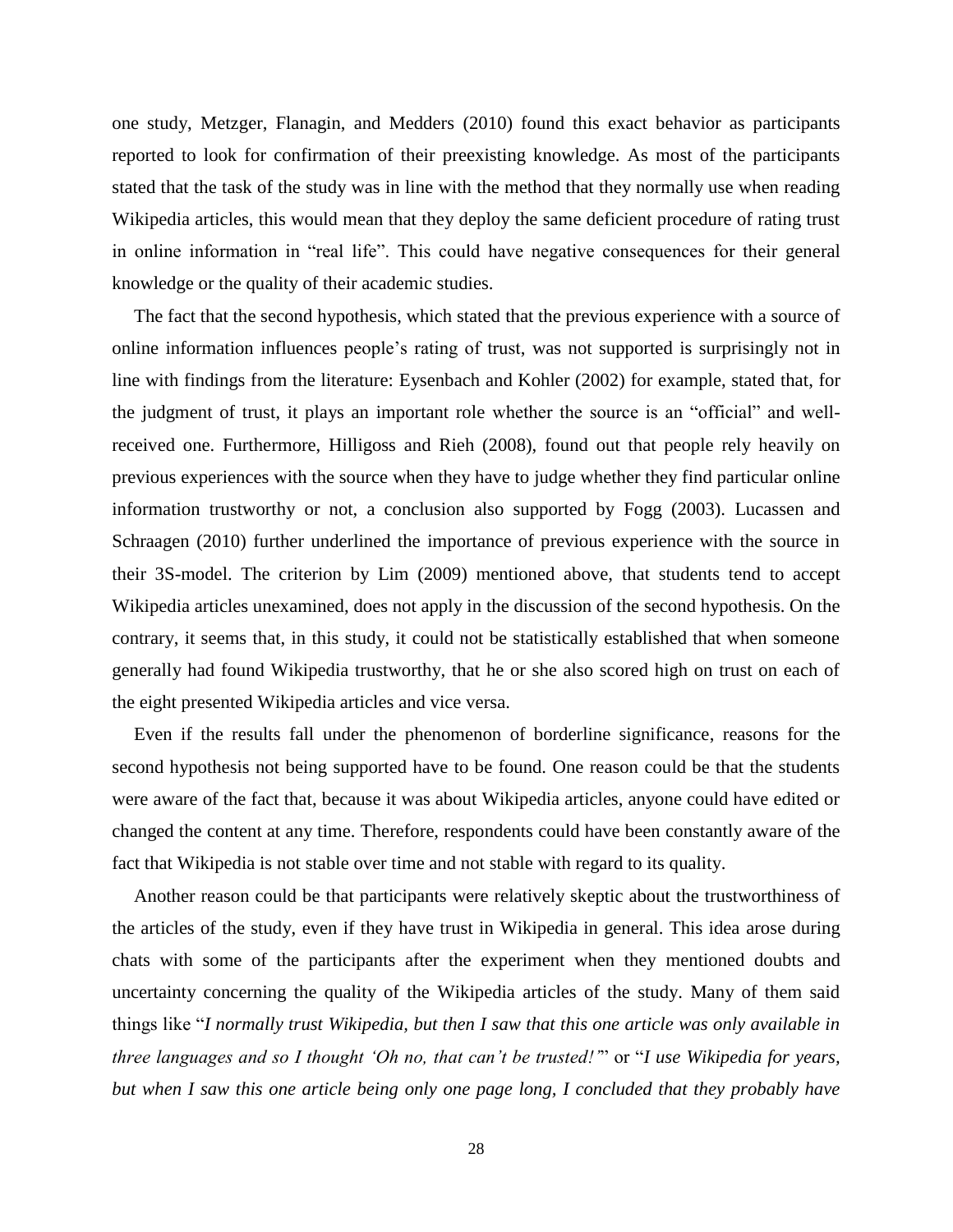*manipulated its quality*". This idea would also explain the slightly lower trust in the articles of the study than in Wikipedia in general. The long average experience of the participants with Wikipedia (7.6 years) and their frequent use of it (92.5 percent mentioned that they use the website *at least* monthly) would further support this idea.

Consequently, one could think of the prototype of a respondent not adding to support the second hypothesis, as someone who generally trusts Wikipedia, is using it for several years and is retrieving information from it frequently. However, when participating in this study; he or she recognized that, for example, the length, the appearance or the number of images or languages available, is not to be trusted and therefore rates lower on trust in the articles of the study. To further support this idea and to see what motivations people gave *exactly* when they rated a certain article of the study lower on trust than their general trust in Wikipedia, these motivations were counted (see Table 8). In this table; it is striking that, in the short time condition, people relied on mostly on the length when rating a certain article lower than their general trust; and, in the long time condition, they relied mostly on references and length.

A third reason could have to do with the fact that, during their academic studies, these students have to take part in several studies and some of them might have been similar to this one, at least when it comes to rating online information. They therefore might assume to know what the experiment is about and consequently not behave as they usually would. Sometimes during giving instructions to the participants at the beginning of the study, they were suggestive of already anticipating factual errors in the Wikipedia articles, even if there were none of these. This could be due to the fact that they were asked explicitly to "check whether they find the provided information trustworthy or not". Possibly, because of these instructions, participants were more skeptical and suspicious. For example, one girl mentioned after the experiment that she was sure that the experimenter wanted her to "*fall into the trap*" of articles manipulated in quality.

When it comes to the third hypothesis, stating that there is a difference in credibility evaluation between the quality of the articles in the long time condition, but not in the short time condition, the fact that the hypothesis was supported is in line with the literature from Risto (2010) and Lucassen et al. (in press), who demonstrated that the quality of online articles has a significant effect on trust, in the sense that people trust high-quality articles more than lowquality articles. As it was tested with time manipulation in this study, this could mean that the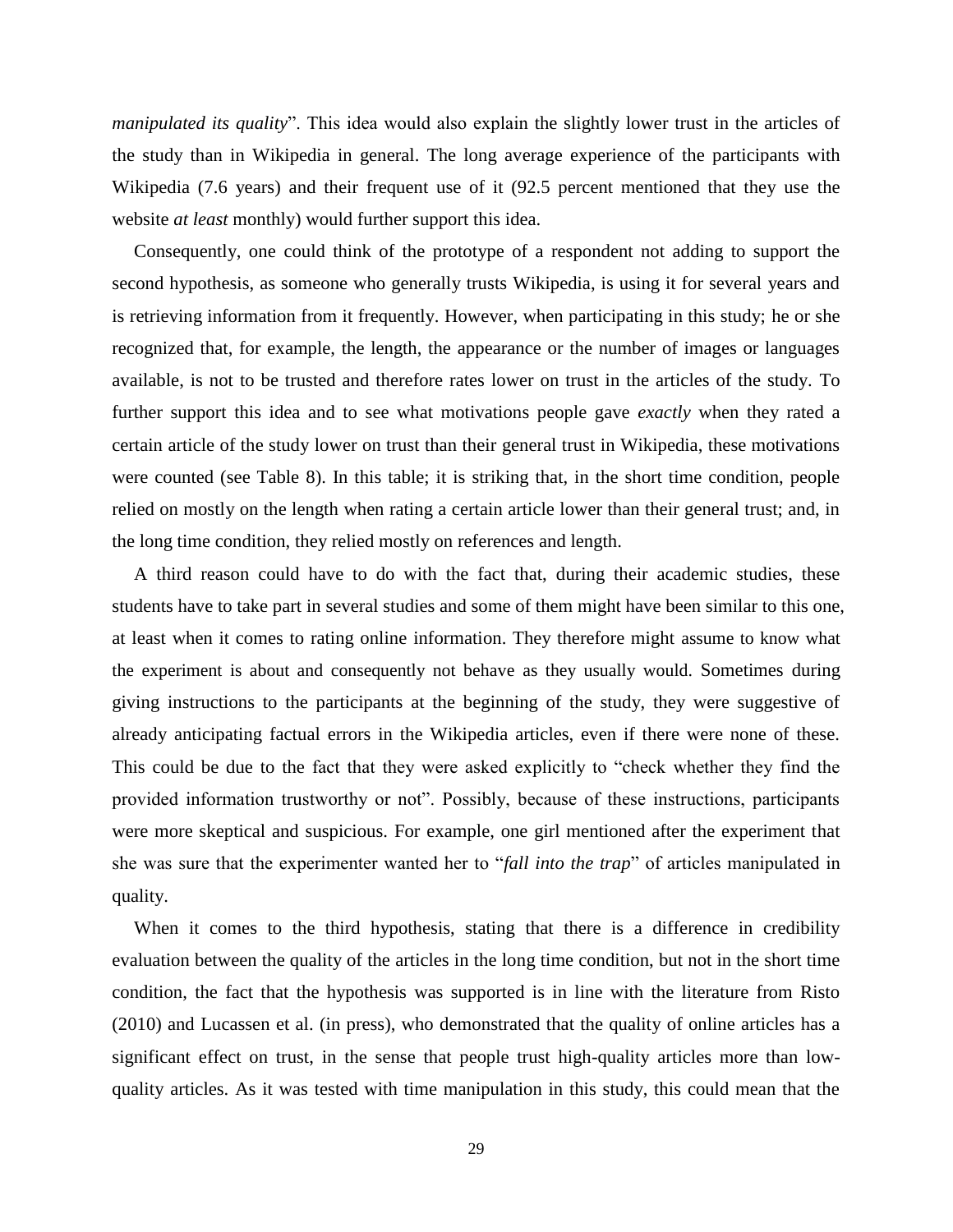respondents were under enormous time pressure and simply had no time to check the quality of the article. Therefore, there were not capable of making a final judgment about the trustworthiness of the article. In the long time condition, however, they had sufficient time to read the article and to base their credibility rating on a more extensive evaluation. The fact that the quality of the articles was not manipulated on a grand scale, even if there were differences in their quality, obviously led the participants to the conclusion that they are generally trustworthy.

When taking the findings from the literature about the first impression and its related concepts, like intuition, into account; additional support for the "dual-processing theory" was found in this study. According to this theory, people use their heuristic system, which is an implicit process resembling the concept of intuition, when they have little time for credibility evaluation and stick to their analytic system when they have more time to do so. The findings from our study suggest that, the more time people had, the higher they rated trust for the highquality articles suggesting that they indeed used their analytic system in the long time condition to evaluate more precisely and well-thought-out. Apparently, when they had more time to read the high-quality articles, they understood that these were of a certain academic level, which they could barely recognize in the short time condition, and "rewarded" this realization with a higher trust score. On the other hand, for the low-quality articles, there was no significant difference found in trust between the two time conditions. Thus, when they had more time to read the lowquality articles, they apparently had a "feeling" for the approximate quality. Consequently, they were not convinced about their quality and the trust score hardly changed in comparison with the short time condition.

When it comes to the 3S-model of Lucassen and Schraagen (2011), the low number of other motivations (6.6 percent) in this study gives additional support to the validity of the model, as it shows that most participants indeed answered in the categories Lucassen and Schraagen proposed (semantic, surface, and source). As in the 3S-model suggested and through previous research supported, familiarity influences the motivation for the trust rating (Kramer, 2011; Muilwijk, 2012; Hensel, 2012). However, in this study, no such effect was found. There was no effect found of time on trust either. Trust was slightly higher in the long time condition, but the results were not significant.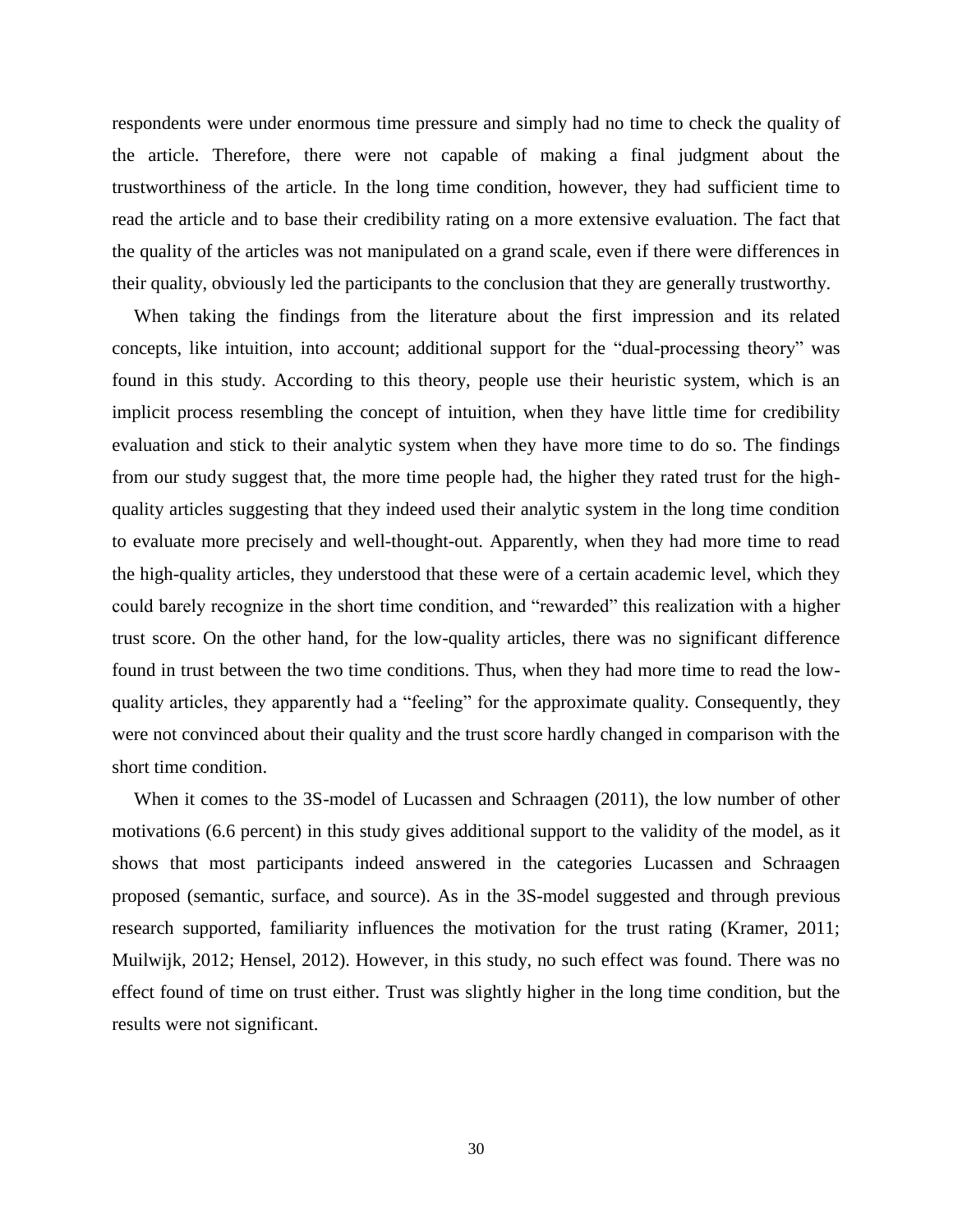#### *4.1 Limitations and future research*

First of all, socially desirable answers might be possible, as people were asked from the outset to give a motivation for their trust. Language could have played a role as well, as none of the participants was an English native speaker. According to Eysenbach and Kohler (2002), the trust rating is, for example, based on whether the user was capable of understanding the language. Even if most of the participants indicated that they had no difficulties in understanding the articles in English, since they were no native speaker, this could have had an influence. Another aspect could also have influenced the trust rating: four of the 20 participants from the short time condition mentioned at the end of the study that they had the impression that, for some of the articles, they had less time available than five seconds. According to them, this was due to the page loading time. As it was because of technical reasons, it was not possible to correct this during the experiment.

For future research, the number of participants could be increased, as well as the band width of their professions, meaning that it would be advisable to use another group of participants for further research besides behavioral science students. This could be done in order to have more reliable results and to avoid that participants are skeptical about the trustworthiness of the Wikipedia articles. In this context, it would be interesting to have respondents who differ in their information skills to test the influence on surface features; for example university students used to academic works and manual workers or children surfing in the internet and obtaining information just for fun and PHD-students. Finally, it would be interesting to check whether the participants, when evaluate the credibility of the articles, acted on the assumption that the quality of the articles was manipulated; and if 'yes', to which degree they believe that. This valuable additional information could be gathered through following standard think-aloud techniques; as, for example, introduced by Ericsson and Simon (1984).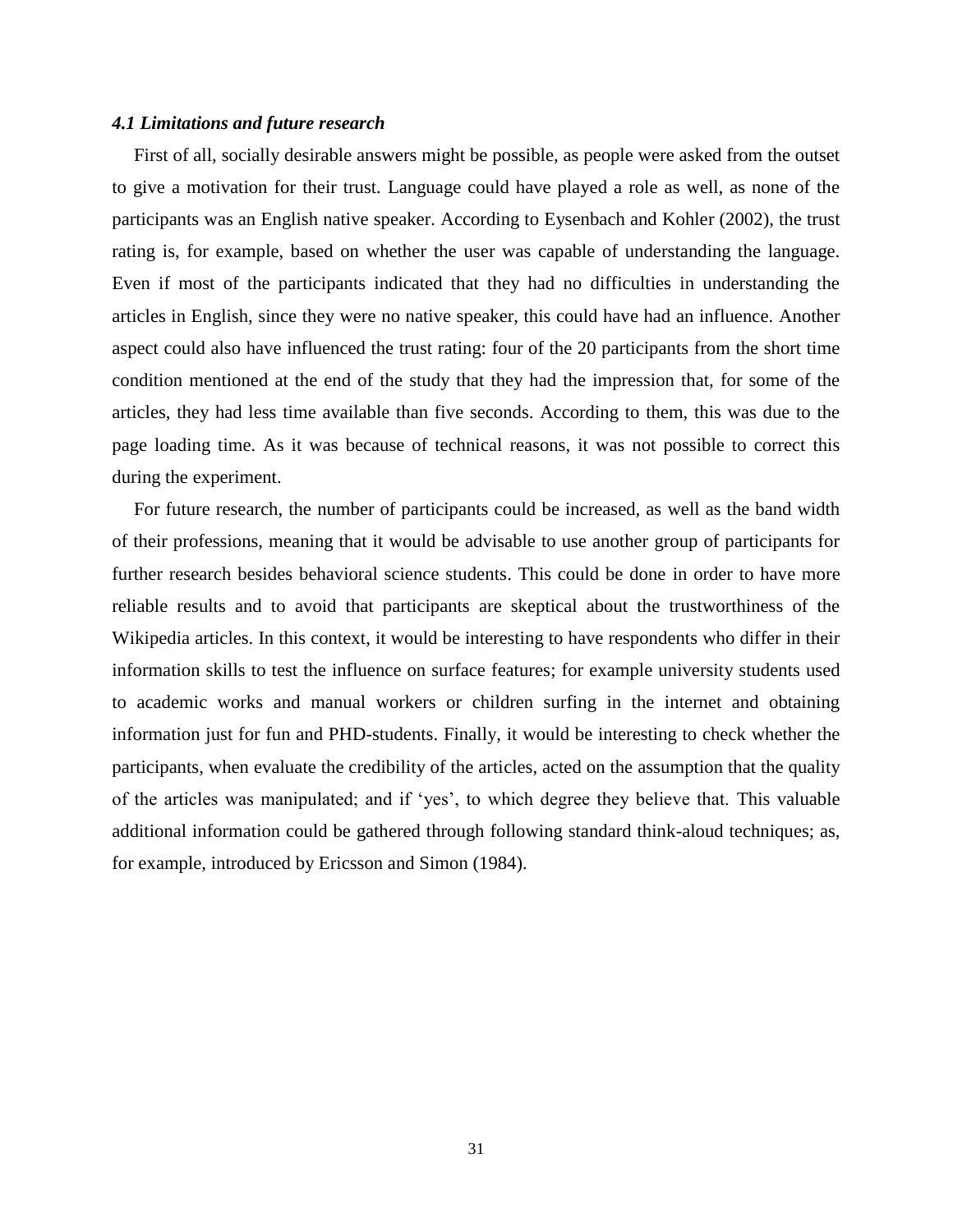## **References**

- Alexa (2012). Statistics Summary for wikipedia.org. *Retrieved, 12 May 2012, from Internet URL:* <http://www.alexa.com/siteinfo/wikipedia.org?range=5y&size=large&y=t>
- Bertram, D. (2004). Likert Scales. Ontario, CA: University of Windsor. *Retrieved, 12 May 2012, from Internet URL:* [http://poincare.matf.bg.ac.rs/~kristina//topic-dane-likert.pdf](http://poincare.matf.bg.ac.rs/~kristina/topic-dane-likert.pdf)
- Betsch, T. (2010). The Nature of Intuition and Its neglect in research Judgment and Decision making. In Plessner, H., Betsch, C., Betsch., T. (Eds.). Intuition in judgment and decision making. New York, NY: Taylor & Francis group, LLC.
- Caccioppo, J.T., Kao, C.F., Petty, R.E., & Rodriguez, R. (1986). Central and peripheral Routes to Persuasion: An Individual Difference Perspective. *Journal of Personality and Social Psychology*, 51, 5, 1032-1043.
- Chase, W. G., & Simon, H. A. (1973). Perception in chess. *Cognitive Psychology*, *4*, 55-81.
- Clegg, F. (1998). *Simple Statistics*. Cambridge, UK: Cambridge University Press.
- Corritore, C. L., Kracher, B., & Wiedenbeck, S. (2003). On-line trust: Concepts, evolving themes, a model. *International Journal of Human-Computer Studies*, 58, 737–758.
- DeVellis, R.F. (2012). *Scale Development: Theory and Applications*. Los Angeles, CA: Sage Publications, Inc.
- Ericsson, K.A., & Simon, H.A. (1984). Protocol analysis: Verbal reports as data. Cambridge, MA: MIT Press.
- Evans, J., & Curtis-Holmes, J. (2005). Rapid responding increases belief bias: Evidence for the dual- process theory of reasoning. *Thinking & Reasoning*, 11(4), 382-389.
- Eysenbach, G., & Kohler, C. (2002). How do consumers search for and appraise health information on the world wide web? Qualitative study using focus groups, usability tests, and in-depth interviews. B*ritish Medical Journal*, 324, 573–577.
- Fogg, B. J. (2003). Prominence-interpretation theory: explaining how people assess credibility online. In *CHI '03 extended abstracts on Human factors in computing systems*, CHI EA'03, New York, NY: USA.
- Fogg, B.J., Soohoo, C., Danielson, D.R., Marable, L., Stanford, J., & Tauber, E.R. (2003). How do users evaluate the credibility of web sites?: a study with over 2,500 participants. *Proceedings of the 2003 conference on Designing for user experiences*, 1-15.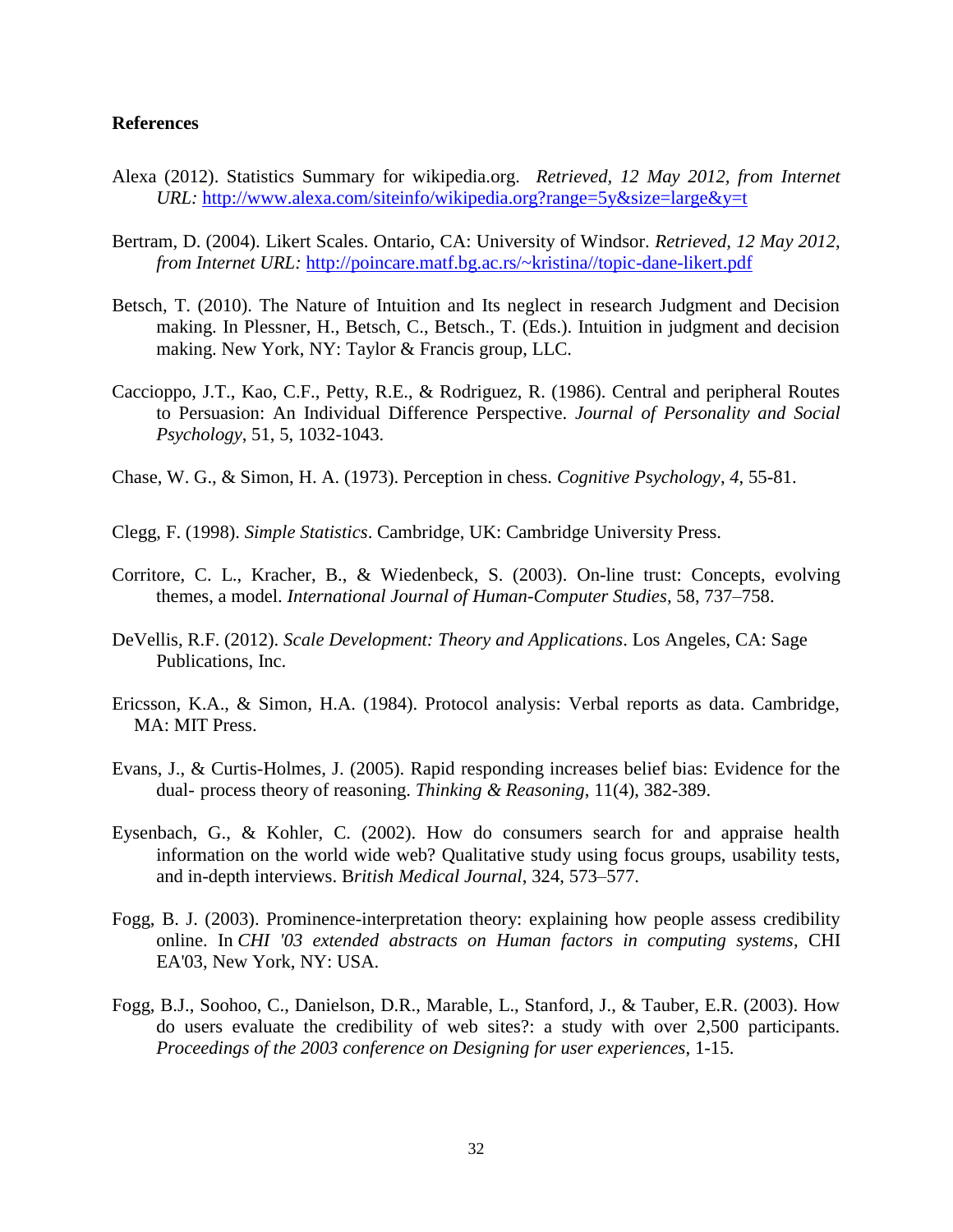- Fogg, B.J., & Tseng, H. (1999). The elements of computer credibility. *CHI '99: Proceedings of the SIGCHI Conference on Human Factors in Computing Systems*, 80-87. New York: ACM Press.
- Fuchs, D. (2009). The Media's Attitude towards Wikipedia. *Retrieved, 12 May 2012, from Internet URL:* [http://voices.yahoo.com/the-medias-attitude-towards-wikipedia-](http://voices.yahoo.com/the-medias-attitude-towards-wikipedia-%092847953.html?cat=15)[2847953.html?cat=15](http://voices.yahoo.com/the-medias-attitude-towards-wikipedia-%092847953.html?cat=15)
- Giles, J. (2005). Internet encyclopedias go head to head. *Nature*, 438, 900-901.
- Hensel, T. (2012). Impact of duration of the search on trust judgment of Wikipedia articles. *Bachelor Thesis,* University of Twente, the Netherlands.
- Hilligoss, B., & Rieh, S. Y. (2008). Developing a unifying framework of credibility assessment: Construct, heuristics, and interaction in context. *Information Processing andManagement*.
- Hovland, C., & Weiss, W. (1952). The Influence of Source Credibility on Communication Effectiveness. *Public Opinion Quarterly*, 15, 635-650.
- Jamieson, S. (2004). Likert scales: how to (ab)use them. *Medical Education,* 38, 1217-1218.
- Jaschikk, S. (2007). A Stand against Wikipedia. *Retrieved, 13 May 2012, from Internet URL:* <http://www.insidehighered.com/news/2007/01/26/wiki>
- Kahneman, D. (2003). Association Maps of Bounded Rationality: Psychology for Behavioral Economics. *The American Economic Review*, 93, 5, 1449-1475.
- Kahneman, D., & Klein, G. (2009). Conditions for intuitive expertise: A failure to disagree. *American Psychologist*, 64(6), 515-526.
- Kelton, K., Fleischmann K.R., & Wallace, W.A. (2008). Trust in digital information. *Journal of the American Society for Information Science and Technology*, 59, 363-374.
- Kini, A., & Choobineh, J. (1998). Trust in Electronic Commerce: Definition and Theoretical Considerations. *System Sciences*, 4, 51-61.
- Kirkwood, A., & Hackshaw, A. (2011). Interpreting and reporting clinical trials with results of borderline significance. *Retrieved, 25 July 2012, from Internet URL:* <http://www.scribd.com/doc/79082772/Borderline-Significance>
- Klein, G. (1993). A recognition-primed decision (RPD) model of rapid decision making. In Klein, G., Orasanu, J., Calderwood, R., & Zsambok, C.E. (Eds.). *Decision Making in Action: Models and Methods*. Norwood, NJ: Ablex.
- Kramer, C. (2011). Personal, medium and source-dependent trust and their influence on judgment. *Bachelor Thesis,* University of Twente, the Netherlands.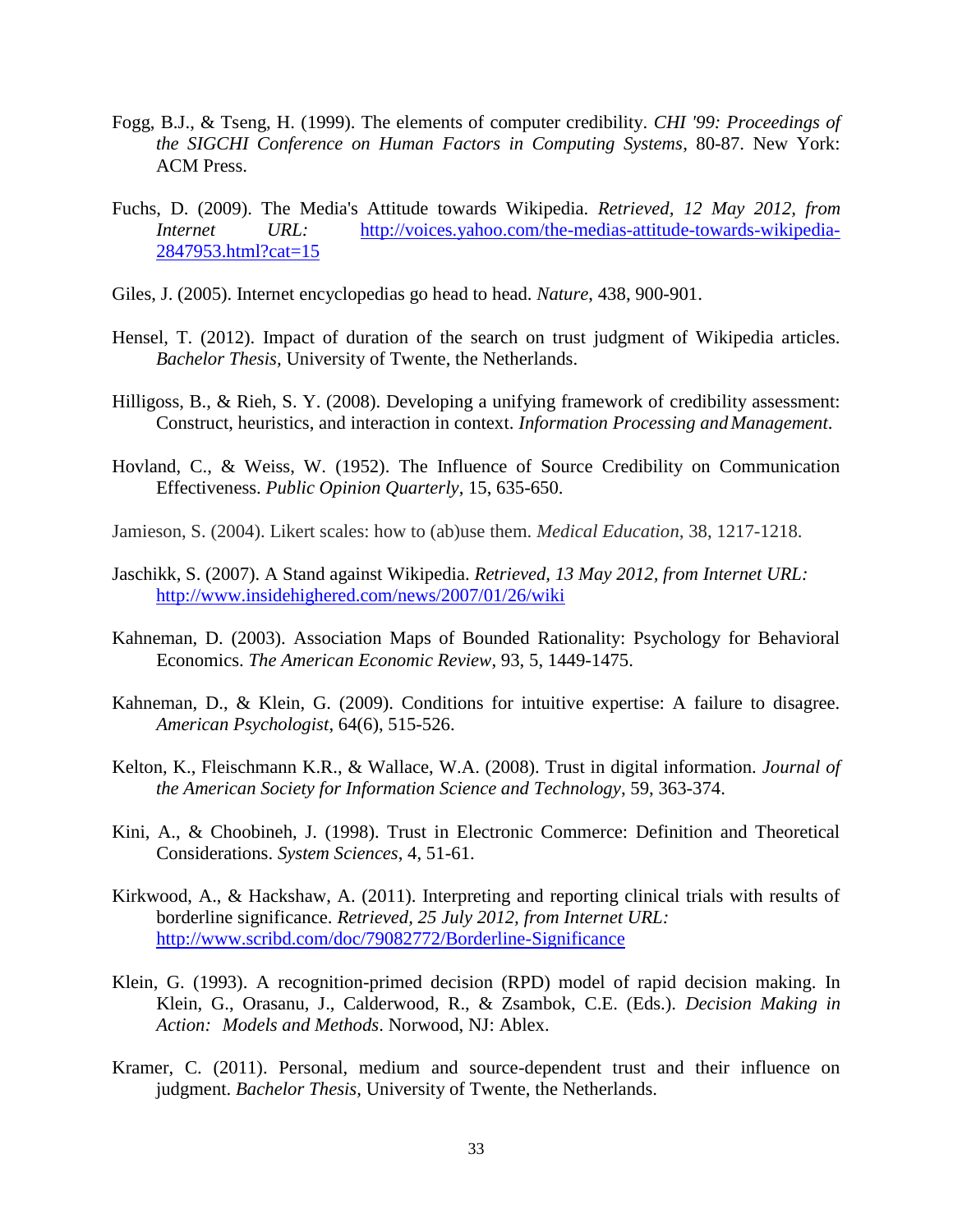- Krippendorff, K. (1980). *Content analysis: An introduction to its methodology*. Beverly Hills, CA: Sage Publications.
- Landis, J.R., & Koch, G.G. (1977). The measurement of observer agreement for categorical data. *Biometrics*, 33 (1), 159–174.
- Lim, S. (2009). How and why do college students use Wikipedia. *Journal of the American Society for Information Science and Technology,* 60, 2189-2202.
- Lucassen, T., Muilwijk, R., Noordzij, M.L., & Schraagen, J.M. (in press). Topic Familiarity and Information Skills in Online Credibility Evaluation. *Journal of the American Society for information Science and Technology*.
- Lucassen, T., & Schraagen, J.M. (2010). Reference blindness: The influence of references on trust in Wikipedia. *ACM WebSci '11*. New York, NY: ACM.
- Lucassen, T., & Schraagen, J. M. (2011). [Factual accuracy and trust in information: The role of](http://doc.utwente.nl/77656/) [expertise.](http://doc.utwente.nl/77656/) *Journal of the American Society for Information Science and Technology*, 62 (7), 1232-1242.
- McMackin, J., & Slovic, P. (2000). When does explicit justification impair decision making? *Journal of Applied Cognitive Psychology*, 14, 527–541.
- Metzger, M. J. (2007). Making Sense of Credibility on the Web: Models for Evaluating Online Information and Recommendations for Future Research. *Journal of the American Society for Information Science and Technology*, 58, 2078–2091.
- Metzger, M. J., Flanagin, A. J., & Medders, R. B. (2010). Social and Heuristic Approaches to Credibility Evaluation Online. *Journal of Communication* , 413-139.
- Miliard, M. (2008). [Wikipediots: Who Are These Devoted, Even Obsessive Contributors to](http://www.cityweekly.net/utah/article-5129-feature-wikipediots-who-are-these-devoted-even-obsessive-contributors-to-wikipedia.html) Wikipedia? *[Salt Lake City Weekly.](http://www.cityweekly.net/utah/article-5129-feature-wikipediots-who-are-these-devoted-even-obsessive-contributors-to-wikipedia.html) Retrieved 13 May 2012, from Internet URL:* [http://www.cityweekly.net/utah/article-5129-feature-wikipediots-who-are-these-devoted](http://www.cityweekly.net/utah/article-5129-feature-wikipediots-who-are-these-devoted-even-obsessive-contributors-to-wikipedia.html)[even-obsessive-contributors-to-wikipedia.html](http://www.cityweekly.net/utah/article-5129-feature-wikipediots-who-are-these-devoted-even-obsessive-contributors-to-wikipedia.html)
- Muilwijk, R. (2012). Trust in online information. A comparison among high school students, college students and PhD students with regard to trust in Wikipedia. *Master Thesis,* University of Twente, the Netherlands.
- Naegele, P.D. (2008). Who uses Wikipedia. *Retrieved, 13 May 2012, from Internet URL:* [http://www.academiccommons.org/commons/essay/who-uses-wikipedia-according](http://www.academiccommons.org/commons/essay/who-uses-wikipedia-according-powerset)[powerset](http://www.academiccommons.org/commons/essay/who-uses-wikipedia-according-powerset)
- Netcraft (2012). March 2012 Web Server Survey. *Retrieved, 26 August 2012, from Internet URL:* <http://news.netcraft.com/archives/2012/03/05/march-2012-web-server-survey.html>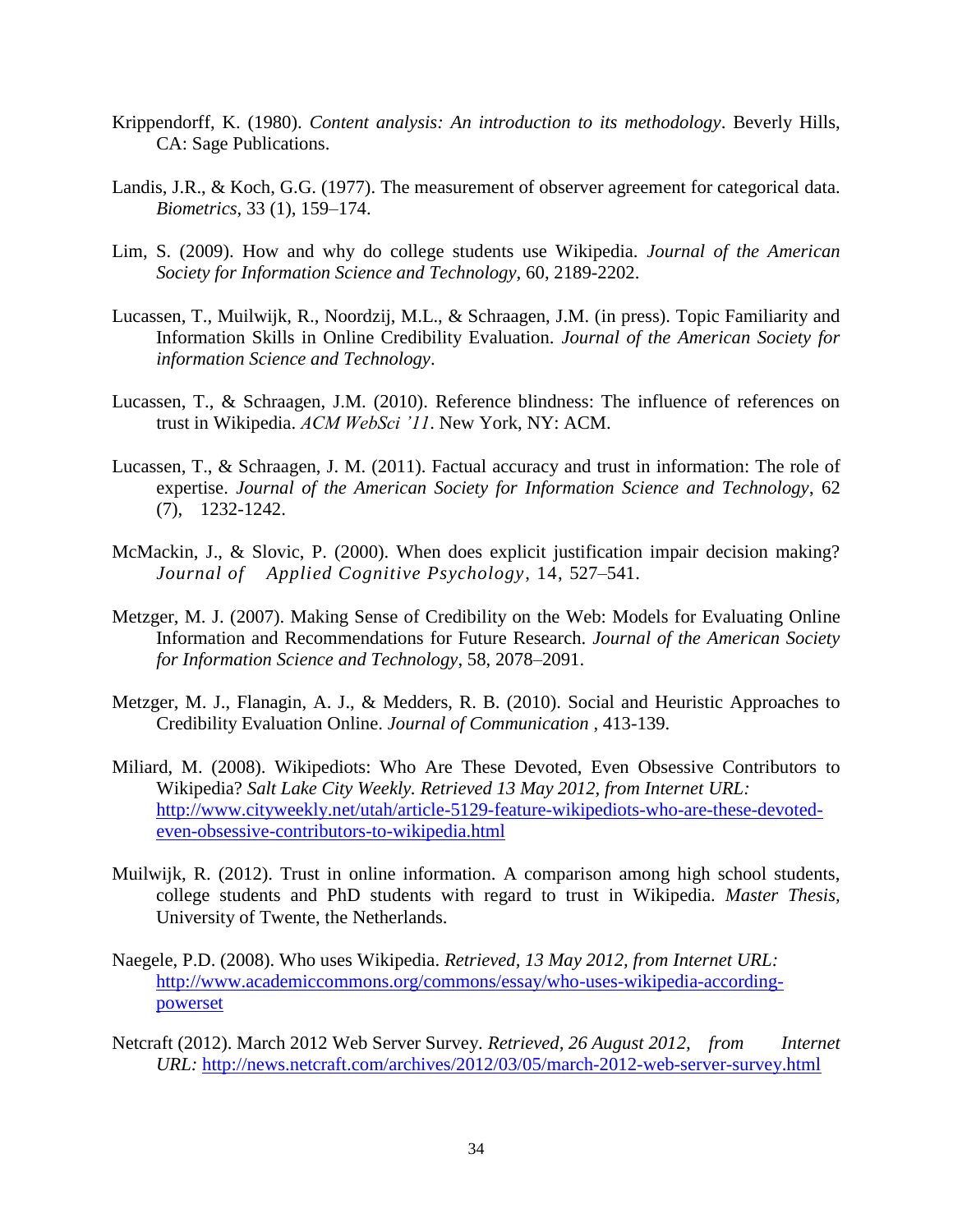- Plessner, H., & Czenna, S. (2010). The benefits of Intuition. In Plessner, H., Betsch, C., Betsch., T. (Eds.). Intuition in judgment and decision making. New York, NY: Taylor & Francis group, LLC.
- Preston, C., & Colman, A.M. (2000). Optimal number of response categories in rating scales: reliability, validity, discriminating power, and respondent preferences. *Acta Psychologica*, 104, 1-15.
- Risto, M. (2010) Factors influencing trust in Wikipedia: an eye-tracking approach. *Master Thesis,* University of Twente, the Netherlands.
- Robins, D., Holmes, J., & Stansbury, M. (2010). Consumer Health Information on the Web: The Relationship of Visual Design and Perceptions of Credibility. *Journal of the American Society for Information Science and Technology*, 61, 13-29.
- Rotter, J. B. (1967). A new scale for the measurement of interpersonal trust. *Journal of Personality, 35*(4), 651-665.
- Scholz-Crane, A. (1998). Evaluating the future: A preliminary study of the process of how undergraduate students evaluate Web sources. *Reference Services Review,* 26(3/4), 53-60.
- Smith, E., & Kosslyn, S. (2009). *Cognitive Psychology*. New Jersey, US: Pearson Prentice Hall.
- Tancer, B. (2007). Look Who's Using Wikipedia. *Time Magazine*. *Retrieved, 13 May 2012, from Internet URL:* <http://www.time.com/time/business/article/0,8599,1595184,00.html>
- Thompson, E. R., & Phua, F. T. (2005). Reliability among senior managers of the Marlowe-Crowne short-form social desirability scale. *Journal of Business and Psychology,* 19, 541- 554.
- Vos, H.J. (2009). *Social Research Methods*. Essex, UK: Pearson Education Limited.
- Völkel M., Krötzsch M., Vrandecic D., Haller H., & Studer R. (2006). Semantic Wikipedia. *Retrieved, 13 May 2012, from Internet URL:* http://www.aifb.unikarlsruhe.de/WBS/hha/papers/SemanticWikipedia.pdf
- Walraven, A. (2008). Becoming a critical websearcher Effects of instruction to foster transfer. *Retrieved, 11 May 2012, from Internet URL:* [http://www.ou.nl/documents/Promoties-en](http://www.ou.nl/documents/Promoties-en-%09oraties/Promoties/Promoties2008/Proefschrift_Amber_Walraven_2008.pdf)[oraties/Promoties/Promoties2008/Proefschrift\\_Amber\\_Walraven\\_2008.pdf](http://www.ou.nl/documents/Promoties-en-%09oraties/Promoties/Promoties2008/Proefschrift_Amber_Walraven_2008.pdf)
- Wannemacher, K. (2009). Articles as Assignments [Modalities and Experiences of Wikipedia](http://www.springerlink.com/content/c78t734l77303845/)  Use in [University Courses.](http://www.springerlink.com/content/c78t734l77303845/) [Advances in Web Based Learning –](http://www.springerlink.com/content/978-3-642-03425-1/) ICWL 2009. *[Lecture](http://www.springerlink.com/content/0302-9743/) Notes in [Computer Science](http://www.springerlink.com/content/0302-9743/)*, 5686, 434-443